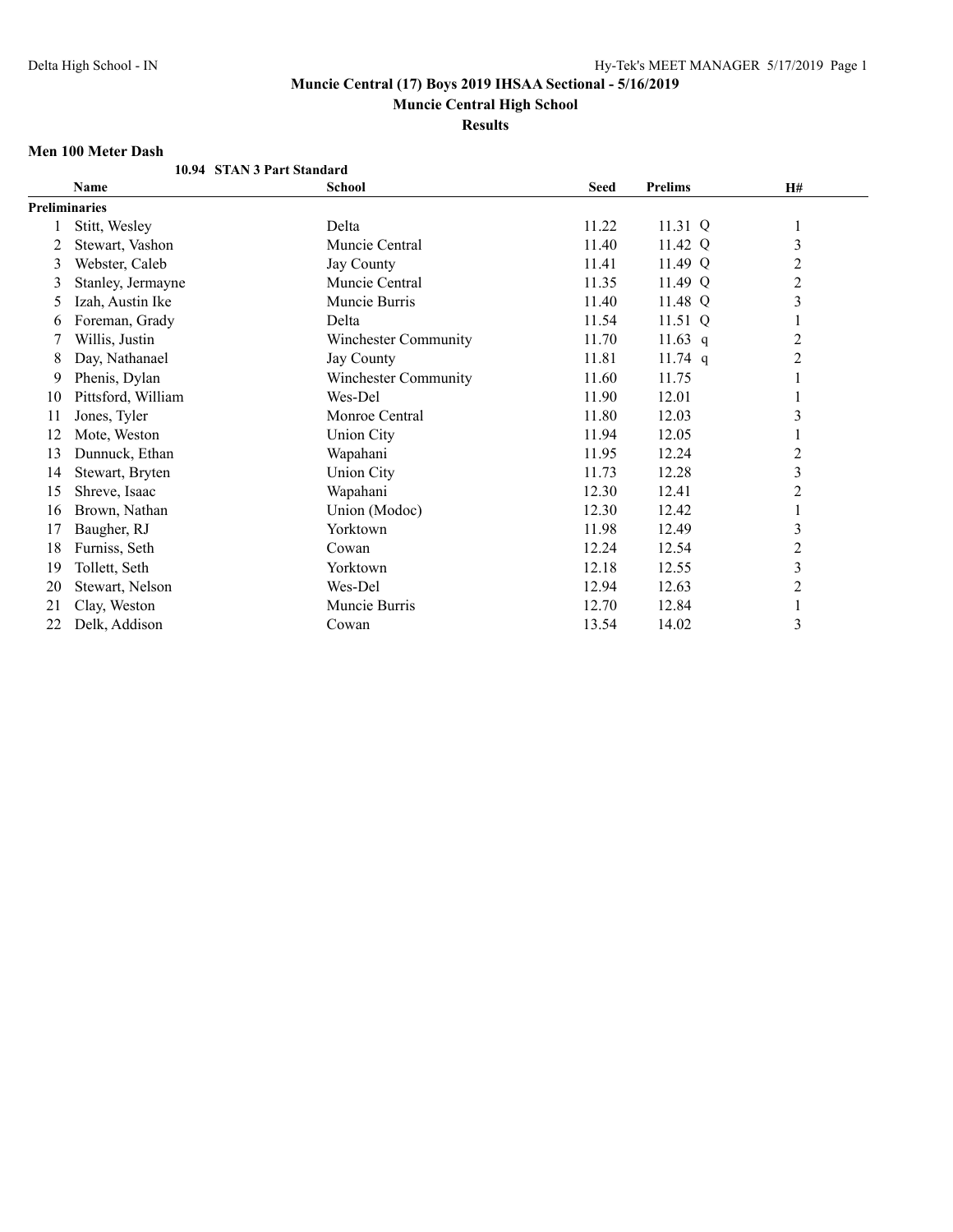**Muncie Central High School**

**Results**

### **Men 100 Meter Dash**

|               | 10.94 STAN 3 Part Standard |                      |                |               |               |
|---------------|----------------------------|----------------------|----------------|---------------|---------------|
|               | <b>Name</b>                | <b>School</b>        | <b>Prelims</b> | <b>Finals</b> | <b>Points</b> |
| <b>Finals</b> |                            |                      |                |               |               |
|               | Stitt, Wesley              | Delta                | 11.31          | 11.35         | 10            |
|               | Stewart, Vashon            | Muncie Central       | 11.42          | 11.36         | 8             |
|               | Stanley, Jermayne          | Muncie Central       | 11.49          | 11.43         | 6             |
| 4             | Izah, Austin Ike           | Muncie Burris        | 11.48          | 11.46         |               |
|               | Willis, Justin             | Winchester Community | 11.63          | 11.52         | 4             |
| 6             | Webster, Caleb             | Jay County           | 11.49          | 11.61         |               |
|               | Foreman, Grady             | Delta                | 11.51          | 11.66         |               |
| 8             | Day, Nathanael             | Jay County           | 11.74          | 11.99         |               |
|               |                            |                      |                |               |               |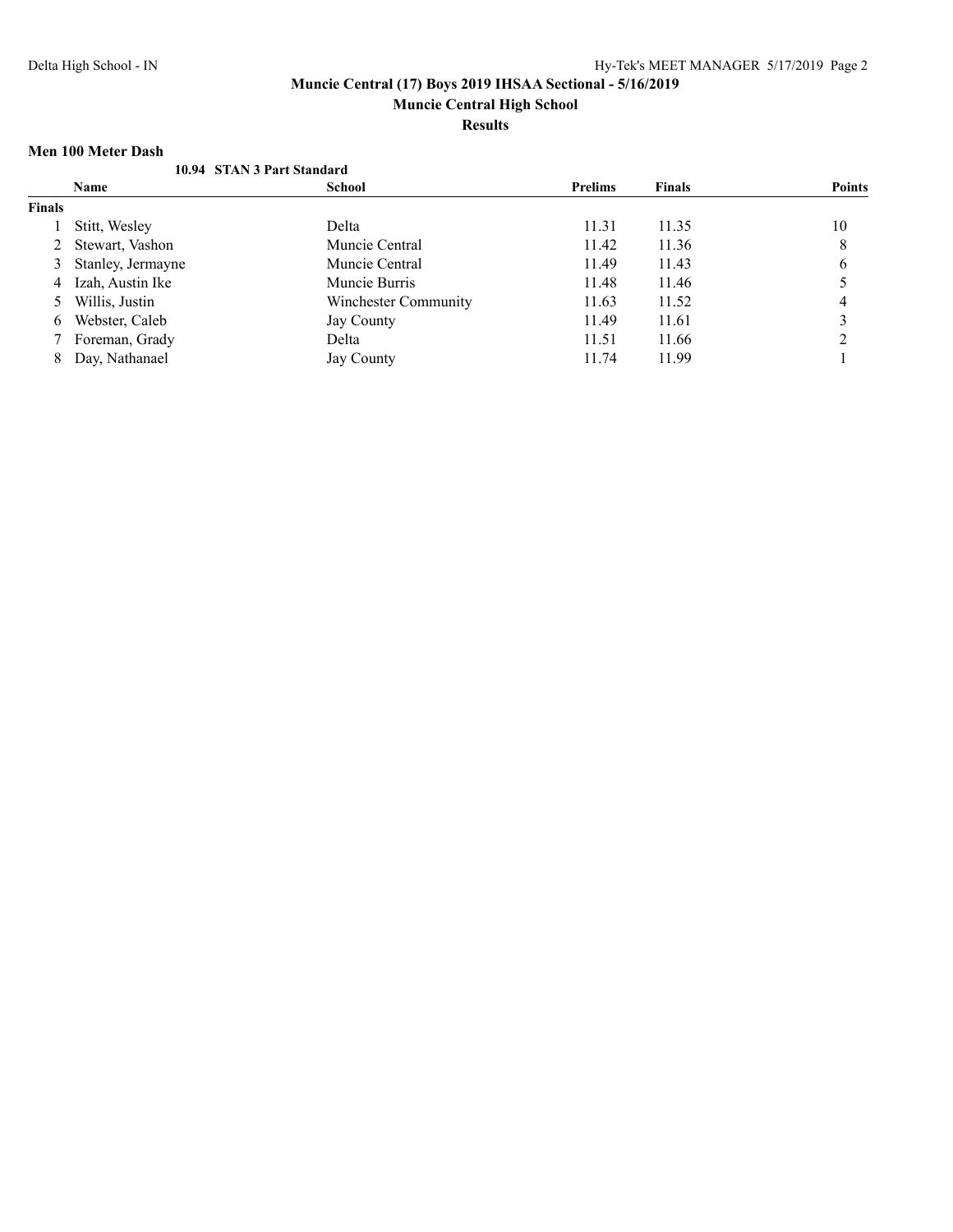**Muncie Central High School**

**Results**

## **Men 200 Meter Dash**

|    | ivien zuu ivietef dasii |                            |             |                |                         |  |
|----|-------------------------|----------------------------|-------------|----------------|-------------------------|--|
|    |                         | 22.08 STAN 3 Part Standard |             |                |                         |  |
|    | <b>Name</b>             | <b>School</b>              | <b>Seed</b> | <b>Prelims</b> | H#                      |  |
|    | <b>Preliminaries</b>    |                            |             |                |                         |  |
|    | Stitt, Wesley           | Delta                      | 22.82       | 23.02 Q        | 1                       |  |
| 2  | Charles, Quentin        | Muncie Central             | 22.86       | 23.05 Q        | 3                       |  |
| 3  | Foreman, Grady          | Delta                      | 23.58       | 23.46 Q        | $\overline{c}$          |  |
| 4  | Izah, Austin Ike        | Muncie Burris              | 23.70       | 23.41 Q        | 1                       |  |
| 5  | Crisp, Brandon          | Muncie Central             | 23.15       | 23.46 Q        | $\mathfrak{Z}$          |  |
| 6  | Webster, Caleb          | <b>Jay County</b>          | 22.84       | 23.82 Q        | $\overline{c}$          |  |
|    | Willis, Justin          | Winchester Community       | 24.10       | $23.81$ q      | 3                       |  |
| 8  | Kear, Zane              | Monroe Central             | 23.60       | 24.21 q        | 1                       |  |
| 9  | Phenis, Dylan           | Winchester Community       | 23.94       | 24.22          | $\overline{2}$          |  |
| 10 | Paquette, Matthew       | Jay County                 | 23.95       | 24.36          | $\mathfrak{Z}$          |  |
| 11 | Mote, Weston            | <b>Union City</b>          | 24.46       | 25.00          | $\overline{c}$          |  |
| 12 | Smith, Alexander        | Cowan                      | 24.64       | 25.15          |                         |  |
| 13 | Dunnuck, Ethan          | Wapahani                   | 24.67       | 25.41          |                         |  |
| 14 | Pittsford, William      | Wes-Del                    | 25.04       | 25.47          | $\mathfrak{Z}$          |  |
| 15 | Tollett, Seth           | Yorktown                   | 25.76       | 25.48          |                         |  |
| 16 | Baugher, RJ             | Yorktown                   | 25.78       | 25.57          | $\overline{2}$          |  |
| 17 | Miller, Christopher     | Cowan                      | 25.10       | 25.66          | $\overline{\mathbf{3}}$ |  |
| 18 | Allen, Patrick          | Muncie Burris              | 25.60       | 25.67          |                         |  |
| 19 | Fox, Matthew            | Randolph Southern          | 25.90       | 25.72          | $\mathfrak{Z}$          |  |
| 20 | Earls, Braydon          | Monroe Central             | 24.80       | 25.91          | 2                       |  |
| 21 | Eley, Daniel            | <b>Union City</b>          | 25.58       | 26.06          | $\overline{c}$          |  |
| 22 | Stewart, Nelson         | Wes-Del                    | 26.24       | 26.15          | $\mathfrak{Z}$          |  |
| 23 | Jordan, Eric            | Wapahani                   | 26.80       | 27.84          | $\overline{c}$          |  |
| 24 | Brant, Jacob            | Randolph Southern          | 29.00       | 28.90          | 1                       |  |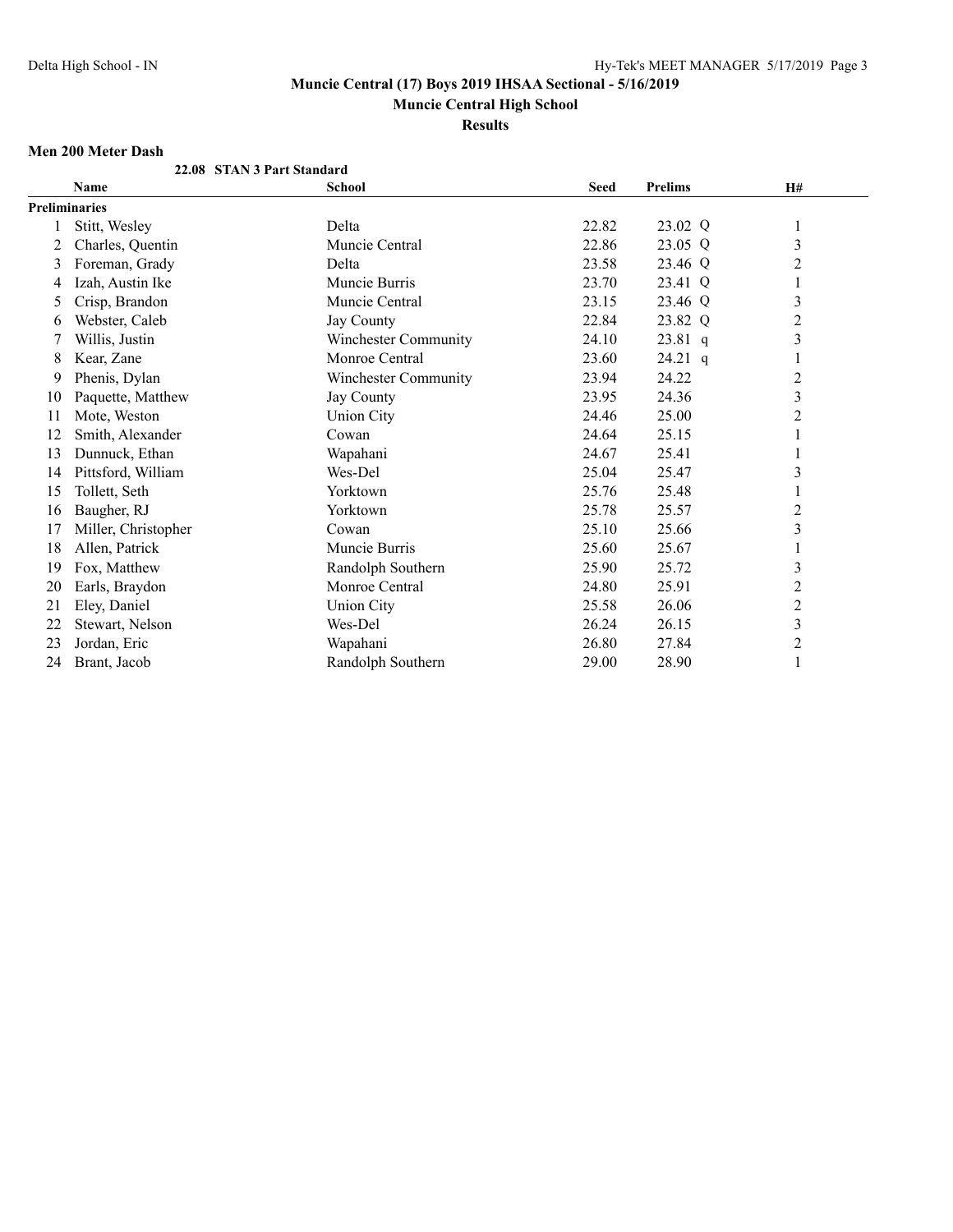# **Muncie Central High School**

**Results**

## **Men 200 Meter Dash**

|                                                                                                                                                                                                                                                                                                                                                                                              | IVIEIL ZWI IVIELEL IZASIL |                            |                |               |               |
|----------------------------------------------------------------------------------------------------------------------------------------------------------------------------------------------------------------------------------------------------------------------------------------------------------------------------------------------------------------------------------------------|---------------------------|----------------------------|----------------|---------------|---------------|
|                                                                                                                                                                                                                                                                                                                                                                                              |                           | 22.08 STAN 3 Part Standard |                |               |               |
|                                                                                                                                                                                                                                                                                                                                                                                              | <b>Name</b>               | School                     | <b>Prelims</b> | <b>Finals</b> | <b>Points</b> |
| <b>Finals</b>                                                                                                                                                                                                                                                                                                                                                                                |                           |                            |                |               |               |
|                                                                                                                                                                                                                                                                                                                                                                                              | Stitt, Wesley             | Delta                      | 23.02          | 23.19         | 10            |
|                                                                                                                                                                                                                                                                                                                                                                                              | 2 Crisp, Brandon          | Muncie Central             | 23.46          | 23.26         | 8             |
|                                                                                                                                                                                                                                                                                                                                                                                              | 3 Charles, Quentin        | Muncie Central             | 23.05          | 23.30         | 6             |
| 4                                                                                                                                                                                                                                                                                                                                                                                            | Foreman, Grady            | Delta                      | 23.46          | 23.59         |               |
|                                                                                                                                                                                                                                                                                                                                                                                              | Webster, Caleb            | Jay County                 | 23.82          | 23.83         | 4             |
| 6                                                                                                                                                                                                                                                                                                                                                                                            | Izah, Austin Ike          | Muncie Burris              | 23.41          | 23.84         |               |
|                                                                                                                                                                                                                                                                                                                                                                                              | Willis, Justin            | Winchester Community       | 23.81          | 24.19         | ↑             |
| $\frac{1}{2} \frac{1}{2} \frac{1}{2} \frac{1}{2} \frac{1}{2} \frac{1}{2} \frac{1}{2} \frac{1}{2} \frac{1}{2} \frac{1}{2} \frac{1}{2} \frac{1}{2} \frac{1}{2} \frac{1}{2} \frac{1}{2} \frac{1}{2} \frac{1}{2} \frac{1}{2} \frac{1}{2} \frac{1}{2} \frac{1}{2} \frac{1}{2} \frac{1}{2} \frac{1}{2} \frac{1}{2} \frac{1}{2} \frac{1}{2} \frac{1}{2} \frac{1}{2} \frac{1}{2} \frac{1}{2} \frac{$ | Kear, Zane                | Monroe Central             | 24.21          | <b>DNF</b>    |               |
|                                                                                                                                                                                                                                                                                                                                                                                              |                           |                            |                |               |               |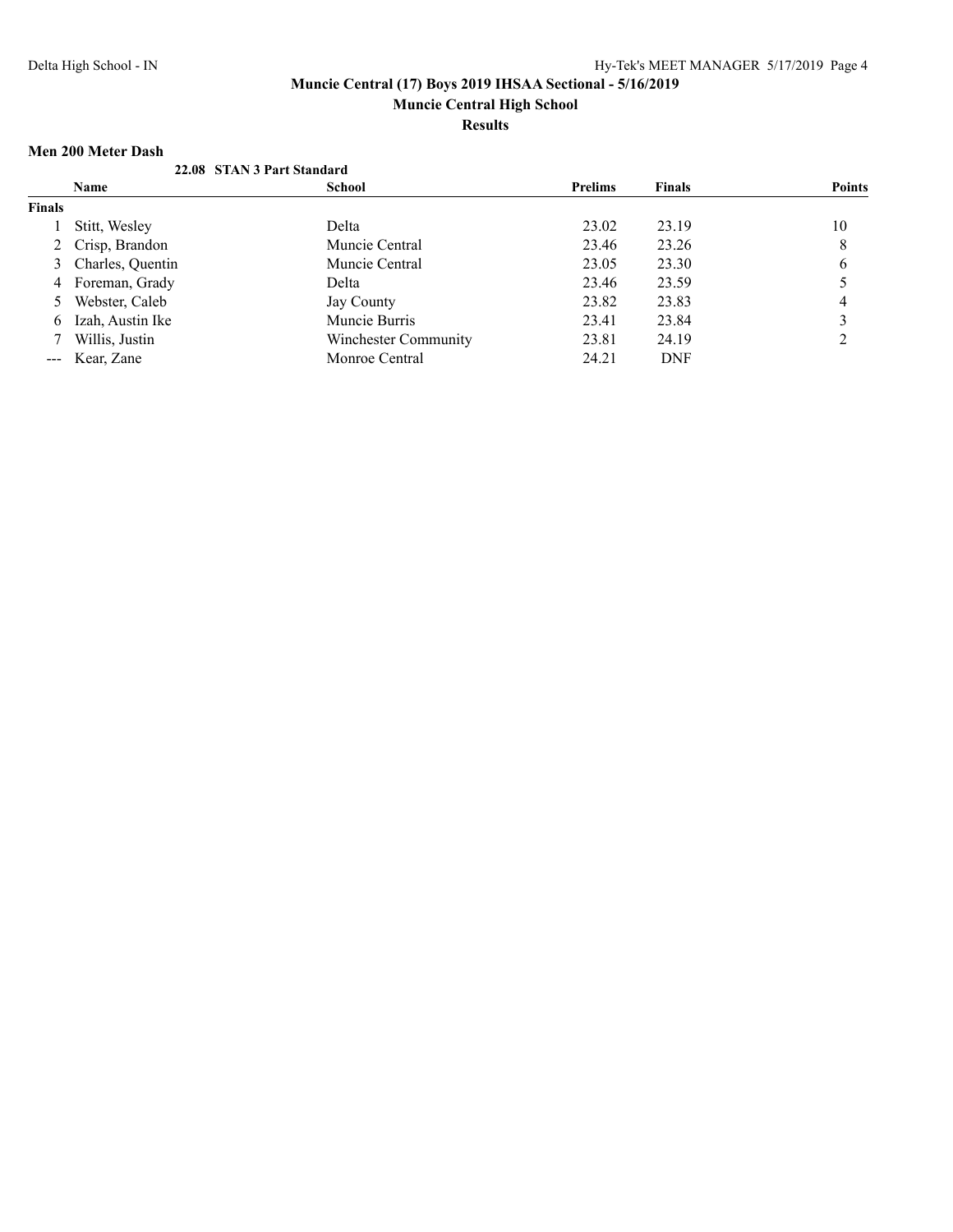**Muncie Central High School**

**Results**

## **Men 400 Meter Dash**

| Name              | <b>School</b>               | Seed                       | <b>Finals</b> | H#             | <b>Points</b> |
|-------------------|-----------------------------|----------------------------|---------------|----------------|---------------|
|                   |                             |                            |               |                |               |
| Whitehead, Cole   | Yorktown                    | 52.03                      | 51.84         | 3              | 10            |
| Funkhouser, Aaron | Jay County                  | 53.42                      | 52.87         | 3              | 8             |
| Charles, Quentin  | Muncie Central              | 51.90                      | 52.90         | 3              | 6             |
| Watkins, Ben      | Muncie Central              | 56.14                      | 53.61         | 3              | 5             |
| Davis, Dylan      | <b>Winchester Community</b> | 55.20                      | 53.79         | 2              | 4             |
| Wright, Colten    | Delta                       | 54.74                      | 54.02         | $\overline{c}$ | 3             |
| Willey, Sam       | Yorktown                    | 52.78                      | 54.34         | 3              | 2             |
| Kear, Zane        | Monroe Central              | 54.30                      | 54.43         | 3              | 1             |
| Shrock, Andrew    | Wapahani                    | 54.32                      | 55.94         | $\overline{c}$ |               |
| Breire, Richard   | <b>Winchester Community</b> | 54.30                      | 56.48         | 3              |               |
| Jackson, Brandon  | Delta                       | 57.81                      | 58.33         |                |               |
| Dickinson, Joey   | Wapahani                    | 55.64                      | 58.54         | 2              |               |
| Eley, Daniel      | <b>Union City</b>           | 57.92                      | 1:00.35       | 1              |               |
| Fox, Matthew      | Randolph Southern           | 56.30                      | 1:00.74       | $\overline{c}$ |               |
| Sharp, Zane       | Union (Modoc)               | 58.65                      | 1:01.29       |                |               |
| Brown, Nathan     | Union (Modoc)               | 56.46                      | 1:02.40       | 2              |               |
| Roysdon, James    | Muncie Burris               | 54.30                      | 1:03.02       | 3              |               |
| Vore, Michael     | <b>Union City</b>           | 1:03.70                    | 1:06.48       |                |               |
| Brant, Jacob      | Randolph Southern           | 1:03.00                    | 1:09.07       |                |               |
| Winans, Dalton    | Monroe Central              | 56.30                      | <b>DNF</b>    | $\overline{c}$ |               |
|                   | ivieli 400 ivielef d'asil   | 49.40 STAN 3 Part Standard |               |                |               |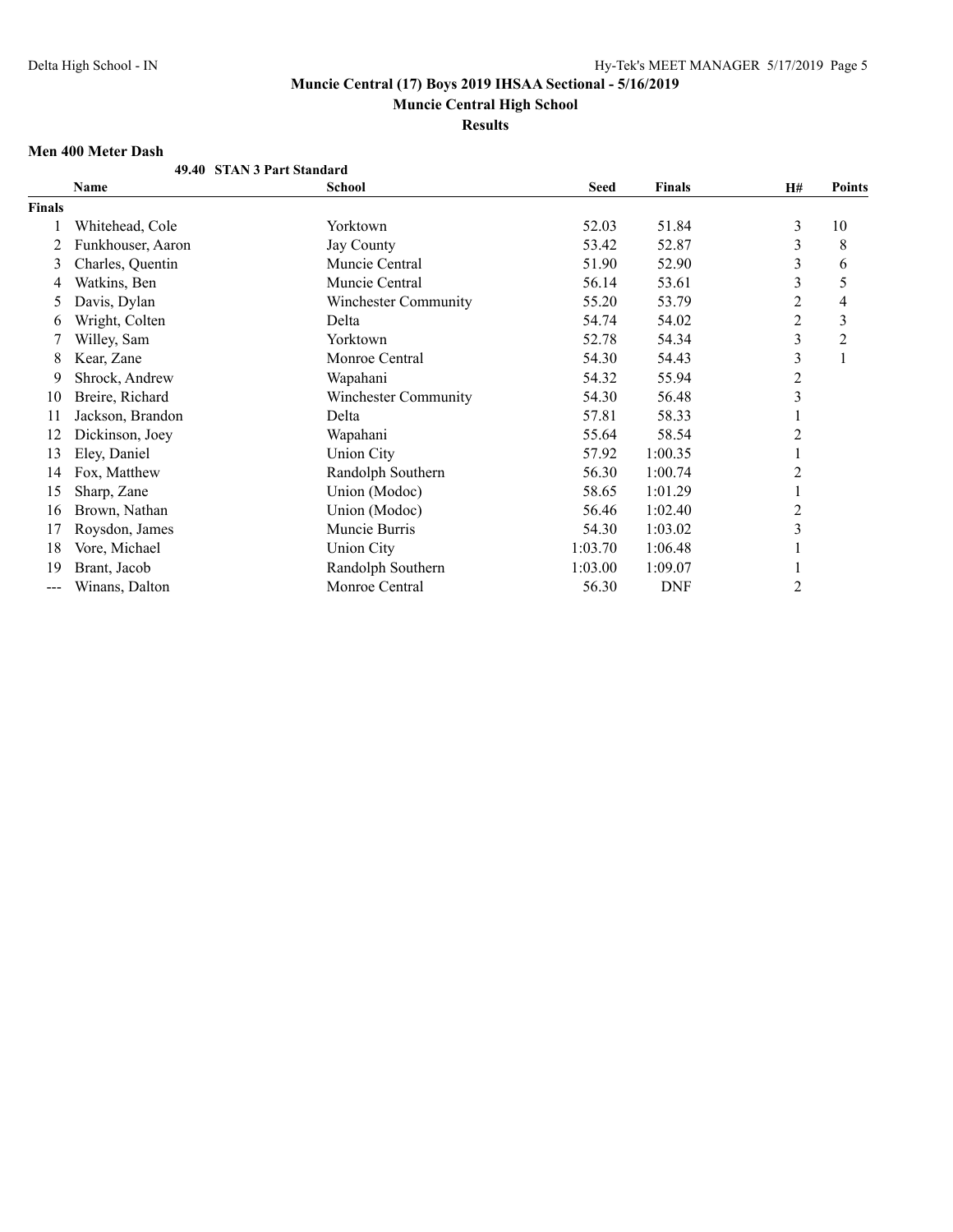**Muncie Central High School**

**Results**

### **Men 800 Meter Run**

|        | 1:56.32 STAN 3 Part Standard |                      |             |               |                |                |
|--------|------------------------------|----------------------|-------------|---------------|----------------|----------------|
|        | <b>Name</b>                  | <b>School</b>        | <b>Seed</b> | <b>Finals</b> | H#             | Points         |
| Finals |                              |                      |             |               |                |                |
|        | Stanley, Zachary             | Delta                | 2:00.14     | 2:05.84       | 2              | 10             |
| 2      | Southerland, Tanner          | Delta                | 2:05.96     | 2:06.08       | 2              | 8              |
| 3      | Weiss, Sean                  | Yorktown             | 2:06.18     | 2:06.43       | $\overline{c}$ | 6              |
| 4      | Byrd, Kavan                  | Muncie Central       | 2:06.90     | 2:08.18       | $\overline{c}$ | 5              |
| 5      | Ellis, Blake                 | Wapahani             | 2:06.00     | 2:08.33       | $\overline{c}$ | 4              |
| 6      | Clay, Nolan                  | Muncie Burris        | 2:10.00     | 2:09.88       | 2              | 3              |
|        | Martinez, Allen              | Muncie Central       | 2:10.90     | 2:10.23       | 2              | $\overline{c}$ |
| 8      | Miller, Griffen              | Wapahani             | 2:07.00     | 2:10.65       | 2              | $\mathbf{1}$   |
| 9      | Gibson, Alex                 | Yorktown             | 2:08.56     | 2:11.75       | 2              |                |
| 10     | Smeltzer, Tayler             | Jay County           | 2:15.38     | 2:15.11       | $\overline{2}$ |                |
| 11     | Davis, Max                   | Muncie Burris        | 2:16.00     | 2:15.71       |                |                |
| 12     | Nunez, Chris                 | Monroe Central       | 2:17.00     | 2:16.88       |                |                |
| 13     | Wright, Ezra Daniel          | Cowan                | 2:13.08     | 2:16.97       | 2              |                |
| 14     | Kirby, Nathaniel             | Cowan                | 2:23.05     | 2:23.09       |                |                |
| 15     | Patterson, Gage              | Winchester Community | 2:16.00     | 2:25.49       |                |                |
| 16     | King, Aaron                  | <b>Union City</b>    | 2:21.31     | 2:26.16       |                |                |
| 17     | Dalei, Isaka                 | <b>Jay County</b>    | 2:17.54     | 2:27.04       |                |                |
| 18     | Wright, Connor               | Randolph Southern    | 2:24.00     | 2:31.32       |                |                |
| 19     | Cook, Chandlor               | Wes-Del              | 2:34.00     | 2:45.23       |                |                |
| 20     | Dowling, Jared               | Wes-Del              | 2:39.00     | 2:47.31       |                |                |
| ---    | Miller, Conner               | Monroe Central       | 2:13.00     | <b>DNF</b>    | 2              |                |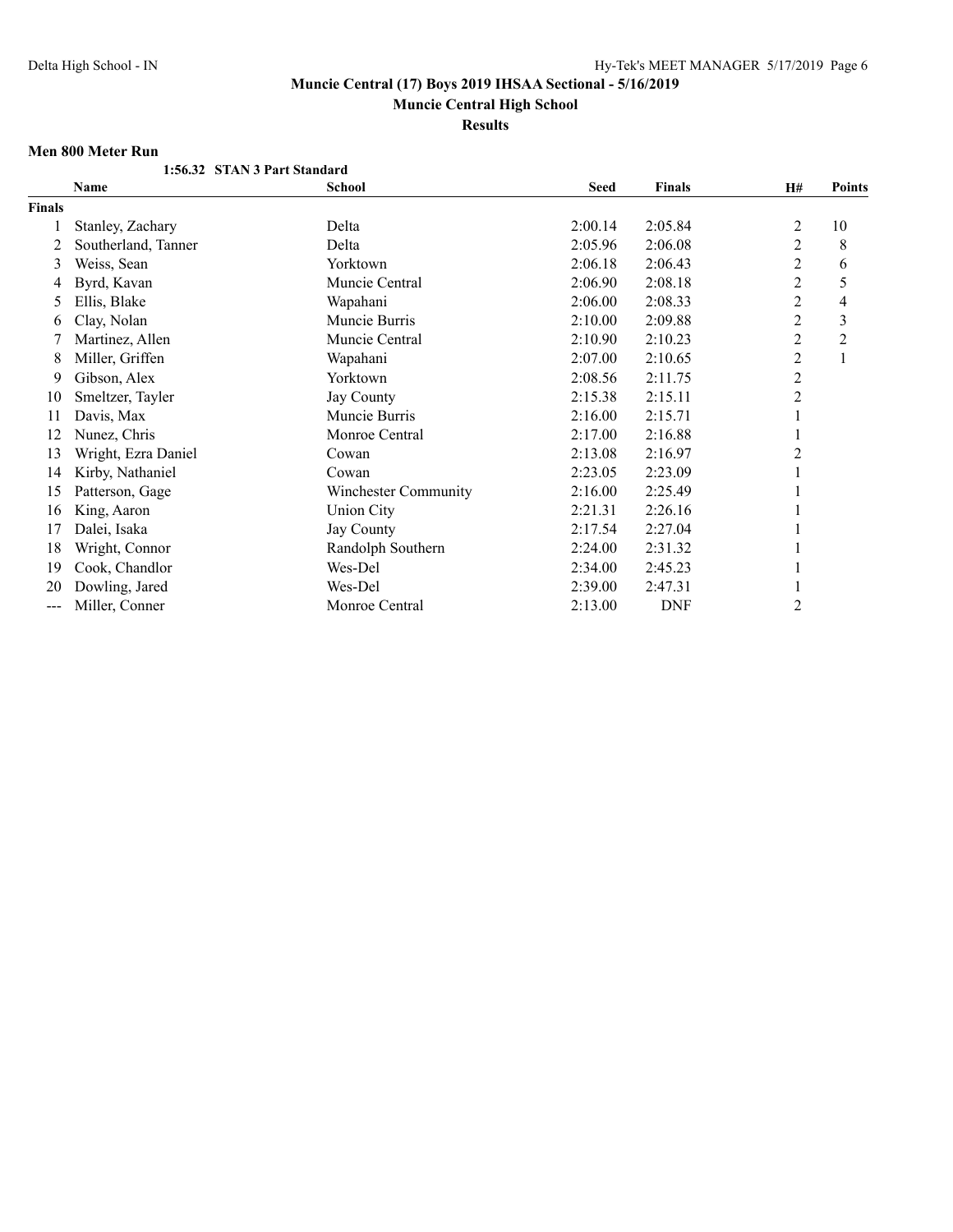**Muncie Central High School**

**Results**

### **Men 1600 Meter Run**

|               | 4:17.37 STAN 3 Part Standard |                      |             |               |               |
|---------------|------------------------------|----------------------|-------------|---------------|---------------|
|               | Name                         | School               | <b>Seed</b> | <b>Finals</b> | <b>Points</b> |
| <b>Finals</b> |                              |                      |             |               |               |
|               | Mitsch, Matt                 | Yorktown             | 4:32.38     | 4:32.19       | 10            |
| 2             | Abernathy, Cam               | Winchester Community | 4:40.00     | 4:34.82       | 8             |
| 3             | Southerland, Tanner          | Delta                | 4:41.07     | 4:37.13       | 6             |
| 4             | Bonsack, Caleb               | Yorktown             | 4:41.97     | 4:38.37       | 5             |
| 5             | Byrd, Kavan                  | Muncie Central       | 4:44.10     | 4:44.23       | 4             |
| 6             | Bennett-Strong, Isaiah       | Muncie Central       | 4:44.10     | 4:49.67       | 3             |
| 7             | Wright, Ezra Daniel          | Cowan                | 4:56.82     | 4:57.54       | 2             |
| 8             | Richmond, Luke               | Randolph Southern    | 5:03.00     | 5:03.87       | 1             |
| 9             | Haggard, Jarren              | Delta                | 5:15.53     | 5:04.27       |               |
| 10            | Frecker, Dryden              | Muncie Burris        | 5:14.10     | 5:05.97       |               |
| 11            | Butler, Luke                 | Wes-Del              | 5:18.60     | 5:14.08       |               |
| 12            | Woodbury, Nicholas           | <b>Union City</b>    | 5:26.93     | 5:21.13       |               |
| 13            | Belcher, Perrin              | Cowan                | 5:42.00     | 5:22.95       |               |
| 14            | Shinn, Wyatt                 | Randolph Southern    | 5:32.00     | 5:27.05       |               |
| 15            | Sanders, Trenton             | Winchester Community | 5:24.00     | 5:28.13       |               |
| 16            | Schmiesing, Flint            | Jay County           | 5:25.00     | 5:33.48       |               |
| 17            | Harris, Dustin               | Jay County           | 5:30.00     | 5:35.99       |               |
| 18            | Perry, Collin                | <b>Union City</b>    | 5:34.28     | 5:47.48       |               |
| 19            | Adams, Braydon               | Union (Modoc)        | 5:25.00     | 5:50.44       |               |
| 20            | Cook, Chandlor               | Wes-Del              | 6:13.00     | 5:51.63       |               |
| ---           | Miller, Carter               | Monroe Central       | 5:00.00     | <b>DNF</b>    |               |
| ---           | Miller, Conner               | Monroe Central       | 5:10.00     | <b>DNF</b>    |               |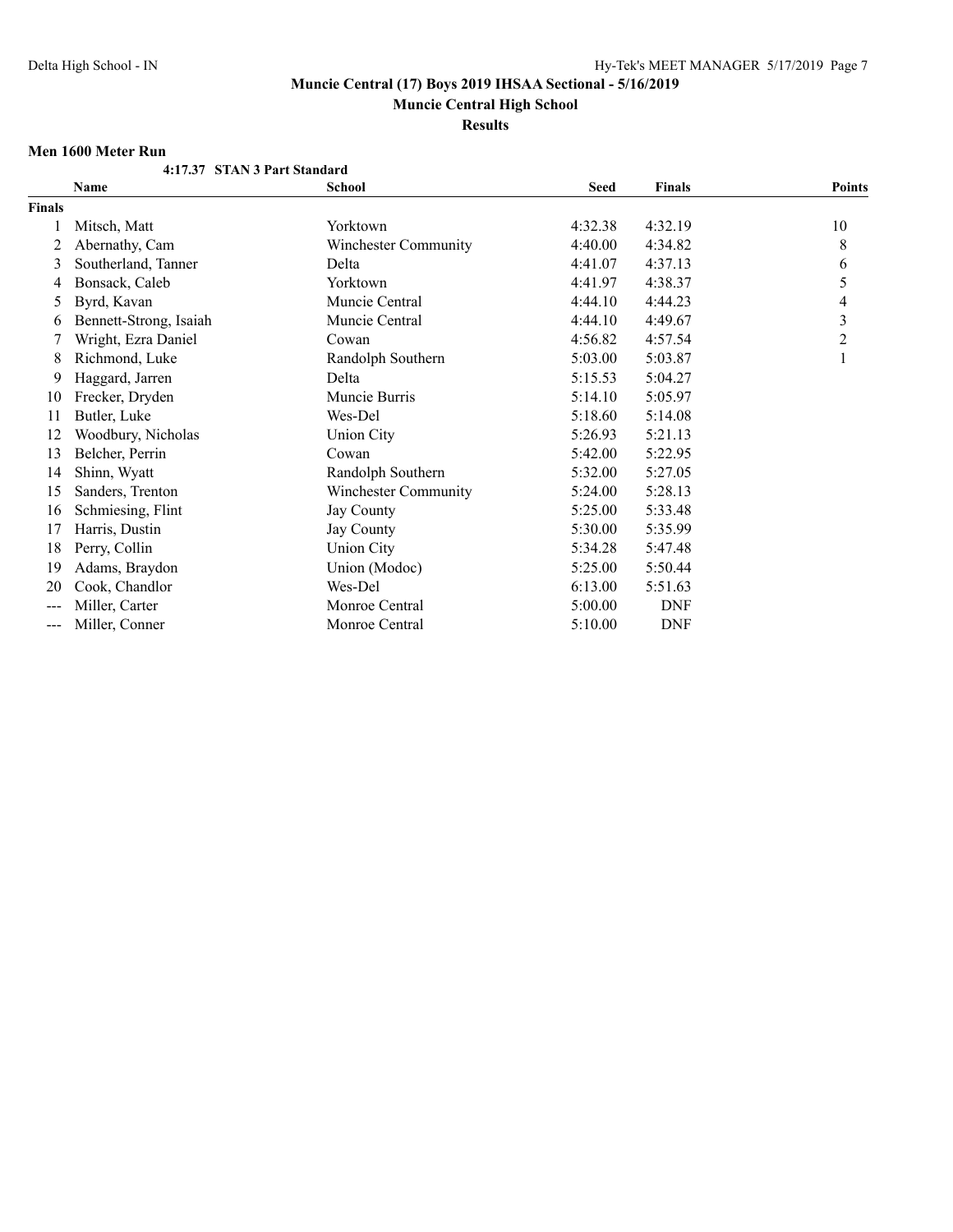**Muncie Central High School**

**Results**

#### **Men 3200 Meter Run**

|               | 9:19.38 STAN 3 Part Standard |                      |             |               |                |
|---------------|------------------------------|----------------------|-------------|---------------|----------------|
|               | Name                         | <b>School</b>        | <b>Seed</b> | <b>Finals</b> | <b>Points</b>  |
| <b>Finals</b> |                              |                      |             |               |                |
|               | Mitsch, Matt                 | Yorktown             | 9:45.72     | 9:57.38       | 10             |
| 2             | Whiteside, Elliot            | Muncie Burris        | 10:10.50    | 10:15.40      | 8              |
| 3             | Abernathy, Cam               | Winchester Community | 10:17.00    | 10:20.75      | 6              |
| 4             | Bennett-Strong, Isaiah       | Muncie Central       | 10:20.50    | 10:26.75      | 5              |
| 5             | Ellis, Brandon               | Wapahani             | 10:33.00    | 10:30.33      | 4              |
| 6             | Bonsack, Caleb               | Yorktown             | 10:27.80    | 10:45.15      | 3              |
|               | Miller, Carter               | Monroe Central       | 10:56.00    | 10:50.91      | $\overline{c}$ |
| 8             | Bradford, Dylan              | Muncie Central       | 10:45.60    | 10:52.65      |                |
| 9             | Richmond, Luke               | Randolph Southern    | 11:10.00    | 11:24.18      |                |
| 10            | Fox, Lucas                   | Delta                | 11:10.00    | 11:24.73      |                |
| 11            | Butler, Luke                 | Wes-Del              | 11:36.51    | 11:43.47      |                |
| 12            | Brand, Riley                 | Delta                | 11:40.00    | 11:49.51      |                |
| 13            | Rojas, Marcos                | Randolph Southern    | 11:55.00    | 12:08.10      |                |
| 14            | Belcher, Perrin              | Cowan                | 12:28.07    | 12:13.31      |                |
| 15            | Winner, Mitchell             | Jay County           | 12:12.00    | 12:14.55      |                |
| 16            | Shinaver, Domronglit         | <b>Union City</b>    | 12:46.37    | 12:38.15      |                |
| 17            | Stoughton, Ben               | Wes-Del              | 13:00.00    | 12:42.14      |                |
| 18            | Ridge, Dawson                | Winchester Community | 13:03.00    | 12:58.05      |                |
| 19            | Bogue, Peyton                | Union City           | 12:55.48    | 13:05.74      |                |
| 20            | Fosnaugh, Zade               | <b>Jay County</b>    | 11:55.25    | 13:07.05      |                |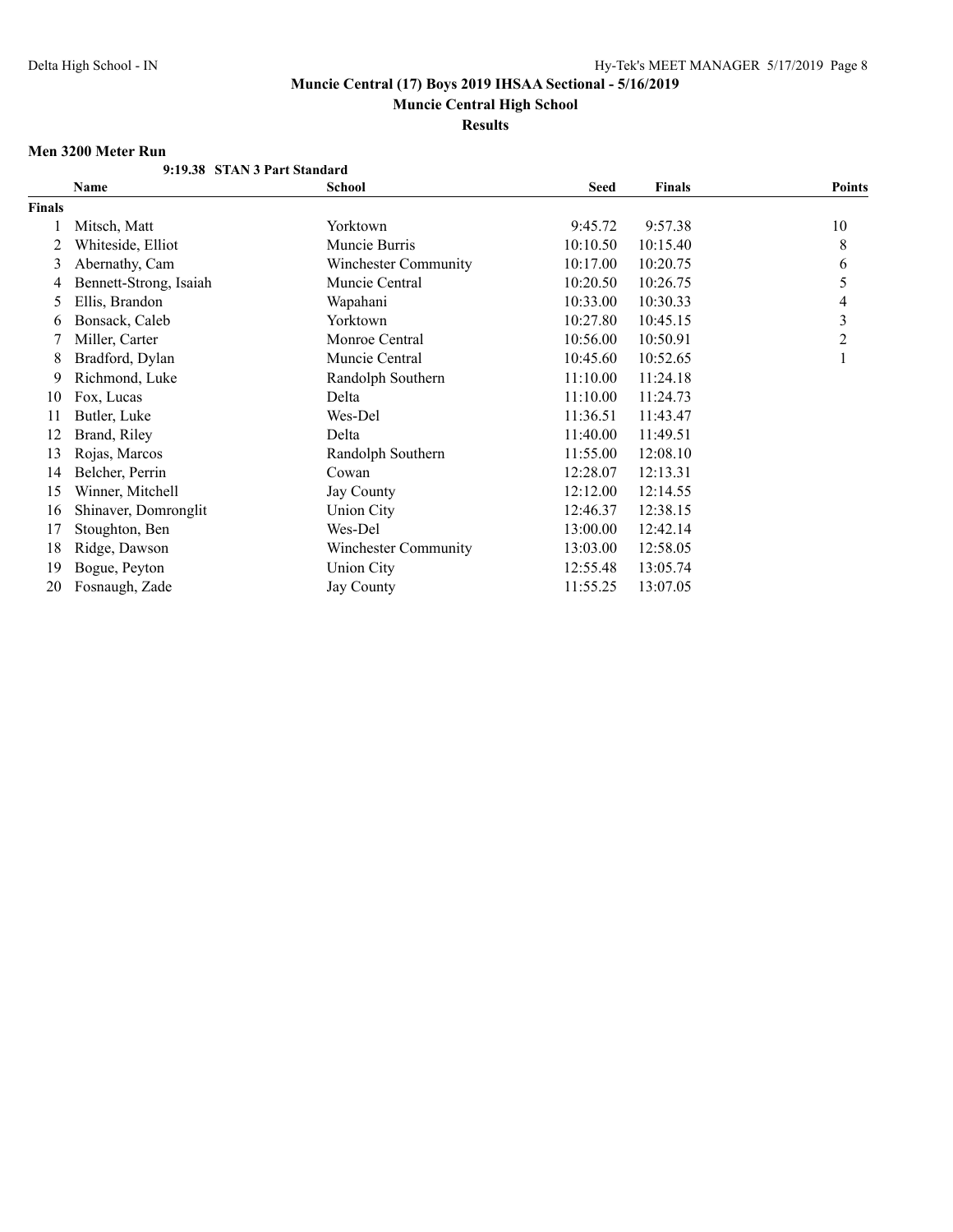**Muncie Central High School**

**Results**

## **Men 110 Meter Hurdles**

|    | 14.65 STAN 3 Part Standard |                      |             |                |                |  |
|----|----------------------------|----------------------|-------------|----------------|----------------|--|
|    | Name                       | <b>School</b>        | <b>Seed</b> | <b>Prelims</b> | <b>H#</b>      |  |
|    | <b>Preliminaries</b>       |                      |             |                |                |  |
|    | Campbell, Cole             | Winchester Community | 14.80       | 16.46 Q        |                |  |
|    | Harris, Noah               | Jay County           | 16.73       | 16.82 Q        | 3              |  |
| 3  | Hill, Austin               | Yorktown             | 15.37       | 16.84 Q        | 2              |  |
| 4  | Robbins, Isaac             | Jay County           | 16.70       | 17.42 Q        | 3              |  |
| 5  | Earehart, Justice          | Monroe Central       | 17.34       | 17.57 Q        |                |  |
| 6  | Gruwell, William           | Delta                | 18.05       | 17.84 Q        | $\overline{2}$ |  |
|    | Gates, Drayden             | Wapahani             | 17.94       | $17.70$ q      |                |  |
| 8  | Crisp, Brandon             | Muncie Central       | 18.30       | $17.96$ q      | 3              |  |
| 9  | O'Brien Huerta, Riley      | Yorktown             | 18.65       | 18.77          | 3              |  |
| 10 | Wilson, Tanner             | Wes-Del              | 19.44       | 19.71          |                |  |
| 11 | Anderson, Joe              | Winchester Community | 19.60       | 20.25          | 3              |  |
| 12 | Chimbanda, Johnathan       | Delta                | 19.59       | 20.30          | $\overline{c}$ |  |
| 13 | Hawkins, Blake             | Wapahani             | 20.08       | 20.66          | 3              |  |
| 14 | Franklin, Jackson          | Monroe Central       | 19.30       | 20.78          |                |  |
| 15 | Downey, Camden             | <b>Union City</b>    | 20.09       | 20.86          | $\overline{c}$ |  |
| 16 | Walker, Da'marion          | Muncie Central       | 17.18       | 21.37          | 2              |  |
| 17 | Reid, Rodney               | Wes-Del              | 19.04       | 23.80          | 2              |  |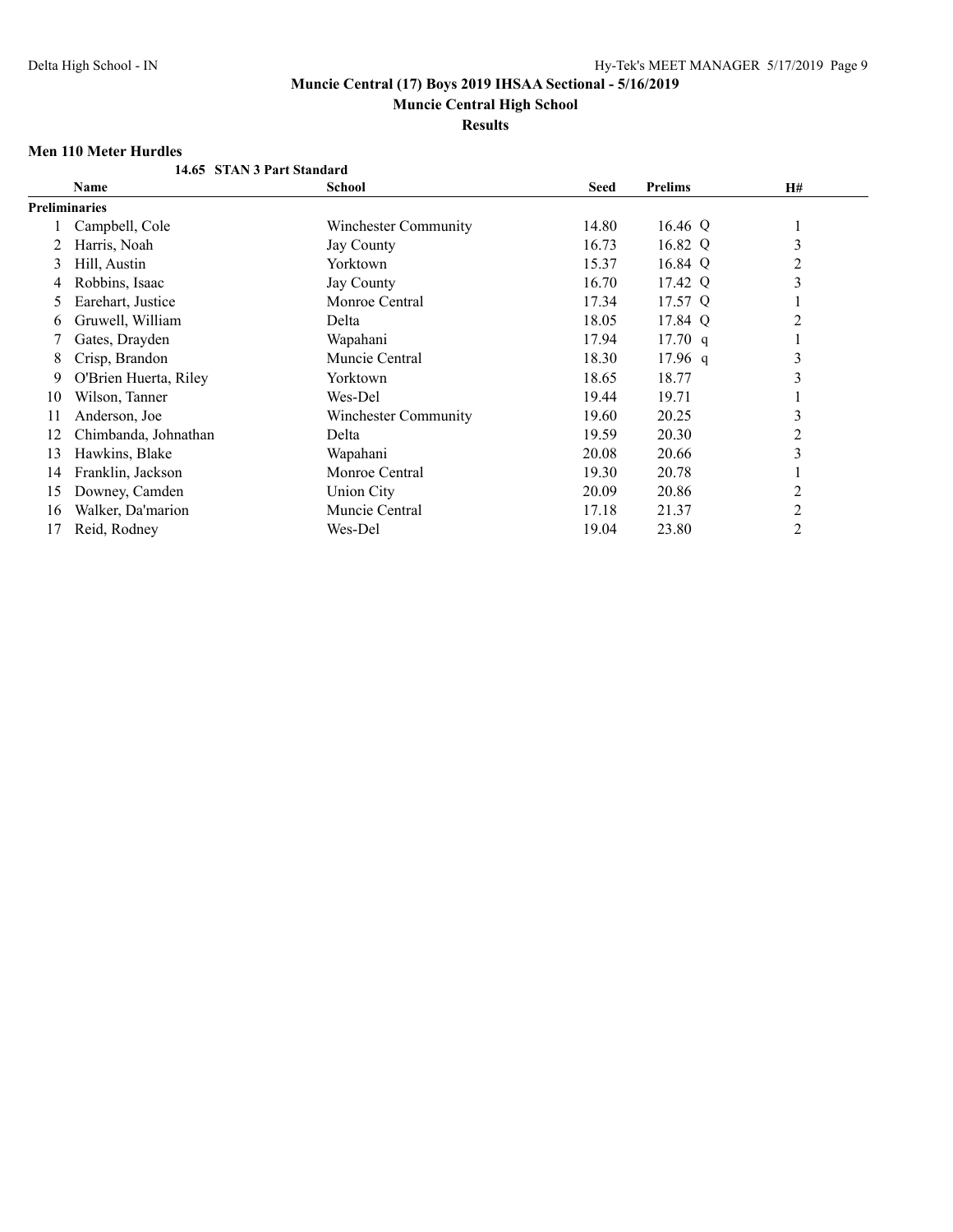**Muncie Central High School**

**Results**

## **Men 110 Meter Hurdles**

|               | nich tro micier trui uics |                            |                |               |               |
|---------------|---------------------------|----------------------------|----------------|---------------|---------------|
|               |                           | 14.65 STAN 3 Part Standard |                |               |               |
|               | Name                      | <b>School</b>              | <b>Prelims</b> | <b>Finals</b> | <b>Points</b> |
| <b>Finals</b> |                           |                            |                |               |               |
|               | Campbell, Cole            | Winchester Community       | 16.46          | 14.92         | 10            |
|               | 2 Harris, Noah            | Jay County                 | 16.82          | 16.99         | 8             |
|               | 3 Robbins, Isaac          | Jay County                 | 17.42          | 17.10         | 6             |
|               | 4 Earehart, Justice       | Monroe Central             | 17.57          | 17.90         |               |
|               | 5 Gates, Drayden          | Wapahani                   | 17.70          | 17.92         | 4             |
| 6             | Gruwell, William          | Delta                      | 17.84          | 18.11         |               |
|               | 7 Crisp, Brandon          | Muncie Central             | 17.96          | 18.62         |               |
|               | Hill, Austin              | Yorktown                   | 16.84          | 18.85         |               |
|               |                           |                            |                |               |               |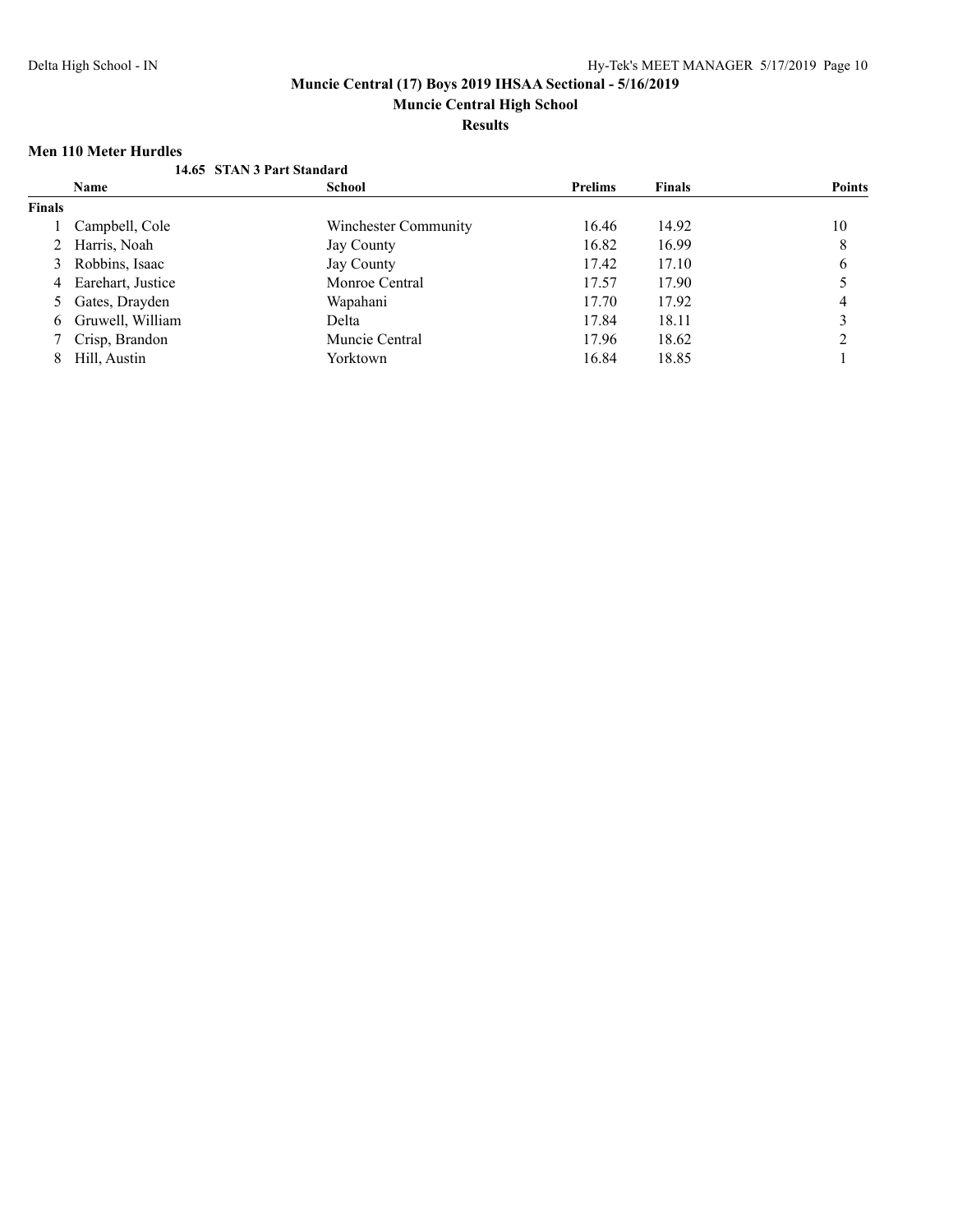**Muncie Central High School**

# **Results**

## **Men 300 Meter Hurdles**

|        | 39.01 STAN 3 Part Standard |                      |             |               |           |               |
|--------|----------------------------|----------------------|-------------|---------------|-----------|---------------|
|        | Name                       | School               | <b>Seed</b> | <b>Finals</b> | <b>H#</b> | <b>Points</b> |
| Finals |                            |                      |             |               |           |               |
|        | Campbell, Cole             | Winchester Community | 40.69       | 39.59         | 3         | 10            |
|        | Hill, Austin               | Yorktown             | 41.28       | 40.92         | 3         | 8             |
| 3      | Stitt, Wesley              | Delta                | 40.24       | 41.00         | 3         | 6             |
| 4      | Walker, Da'marion          | Muncie Central       | 42.20       | 43.44         | 3         | 5             |
| 5      | Spence, Tanner             | <b>Union City</b>    | 42.91       | 43.58         | 3         | 4             |
| 6      | O'Brien Huerta, Riley      | Yorktown             | 45.92       | 44.83         | 2         | 3             |
|        | Gates, Drayden             | Wapahani             | 45.04       | 44.94         | 3         | 2             |
| 8      | Harris, Noah               | <b>Jay County</b>    | 44.30       | 45.31         | 3         |               |
| 9      | Armour, Malcom             | Monroe Central       | 44.13       | 45.62         | 3         |               |
| 10     | Gruwell, William           | Delta                | 47.24       | 46.68         | 2         |               |
| 11     | Gillentine, Cameron        | Muncie Central       | 46.29       | 46.82         | 2         |               |
| 12     | Estep, Josh                | Winchester Community | 46.83       | 47.66         | 2         |               |
| 13     | Wilson, Tanner             | Wes-Del              | 48.64       | 48.69         | 2         |               |
| 14     | Earehart, Justice          | Monroe Central       | 47.90       | 49.36         | 2         |               |
| 15     | Hawkins, Blake             | Wapahani             | 53.34       | 52.27         | 2         |               |
|        |                            |                      |             |               |           |               |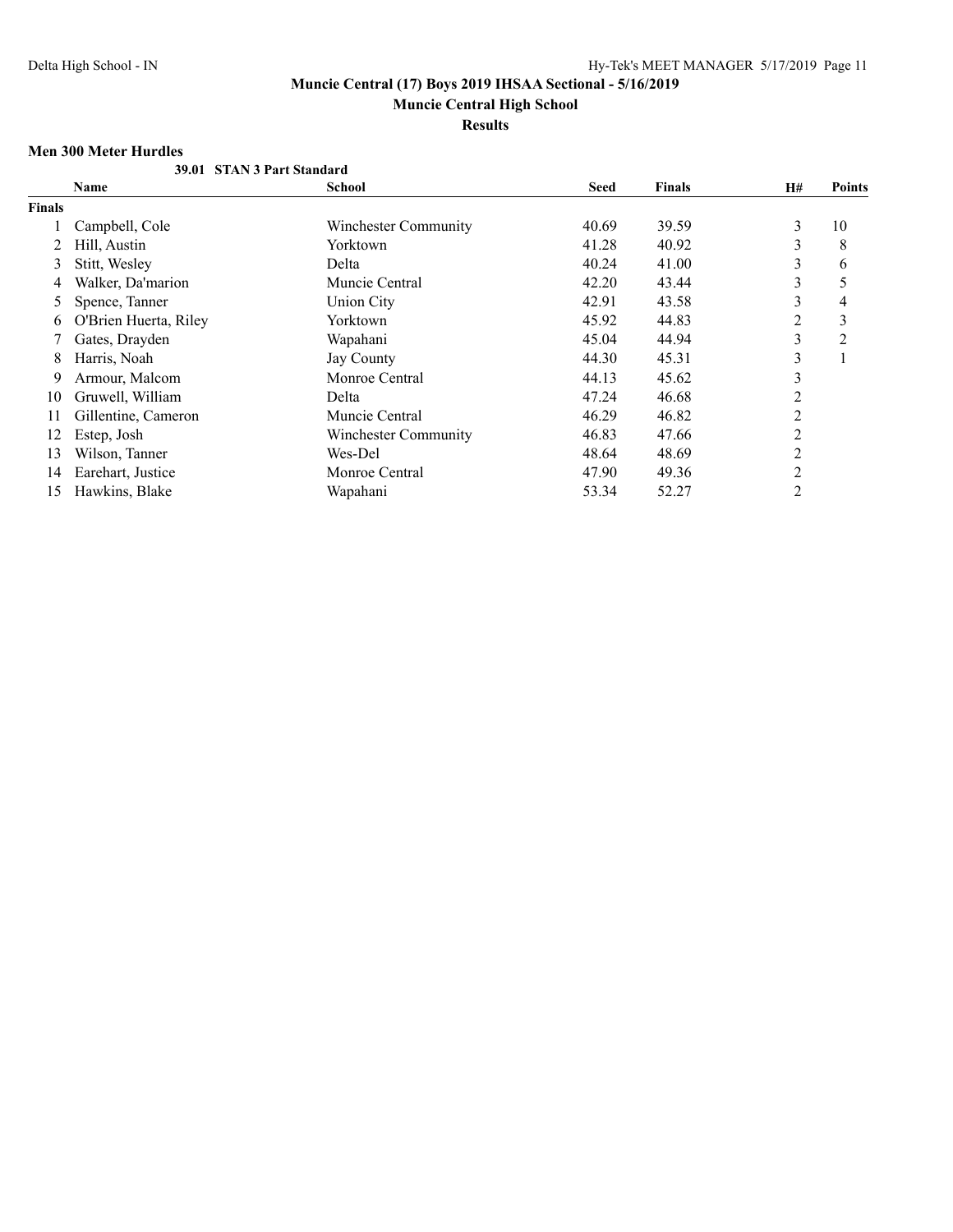**Muncie Central High School**

**Results**

# **Men 4x100 Meter Relay**

|               |                        | 42.54 STAN 3 Part Standard |                         |                        |                |                |
|---------------|------------------------|----------------------------|-------------------------|------------------------|----------------|----------------|
|               | <b>Team</b>            | Relay                      | <b>Seed</b>             | <b>Finals</b>          | H#             | <b>Points</b>  |
| <b>Finals</b> |                        |                            |                         |                        |                |                |
| 1             | Muncie Central         | A                          | 44.45                   | 43.84                  | $\overline{2}$ | 10             |
|               | 1) Stewart, Vashon     | 2) McGlothan, William      | 3) Crisp, Brandon       | 4) Charles, Quentin    |                |                |
|               | 5) Greene, Rondale     | 6) Schnake, Mason          | 7) Stanley, Jermayne    | 8) Logan, Adonnis      |                |                |
| 2             | Jay County             | A                          | 44.86                   | 45.37                  | 2              | 8              |
|               | 1) Webster, Caleb      | 2) Day, Nathanael          | 3) Paquette, Matthew    | 4) Castillo, Trey      |                |                |
|               | 5) Haffner, Isaac      | 6) Funkhouser, Aaron       | 7) Harris, Noah         | 8) Randall, Gavin      |                |                |
| 3             | Yorktown               | A                          | 45.96                   | 45.50                  | $\overline{2}$ | 6              |
|               | 1) Baugher, RJ         | 2) Whitehead, Cole         | 3) Williamson, Elijah   | 4) Lake, Braydon       |                |                |
|               | 5) Hill, Austin        | 6) Tollett, Seth           | 7) Willey, Sam          | 8) Moore, Walker       |                |                |
| 4             | Winchester Community   | A                          | 46.10                   | 46.15                  | $\overline{2}$ | 5              |
|               | 1) Davis, Dylan        | 2) Phenis, Dylan           | 3) Campbell, Cole       | 4) Willis, Justin      |                |                |
|               | 5) Estep, Josh         |                            |                         |                        |                |                |
| 5             | Delta                  | A                          | 46.06                   | 46.56                  | $\overline{2}$ | 4              |
|               | 1) Whitfield, JaVaughn | 2) Tempest, Kyle           | 3) Wright, Colten       | 4) Silmon, Malachi     |                |                |
|               | 5) Conley, Evan        | 6) Foreman, Grady          | 7) Chimbanda, Johnathan |                        |                |                |
| 6             | Monroe Central         | A                          | 47.05                   | 47.98                  | $\overline{2}$ | 3              |
|               | 1) Merchand, Mason     | 2) Jones, Jonah            | 3) Keith, Jacob         | 4) Earls, Braydon      |                |                |
|               | 5) Earehart, Justice   | 6) Armour, Malcom          | 7) Jones, Tyler         |                        |                |                |
| 7             | <b>Union City</b>      | $\mathbf{A}$               | 47.89                   | 48.05                  | $\overline{2}$ | $\overline{2}$ |
|               | 1) Mote, Weston        | 2) Gonzalez, Allen         | 3) Stewart, Bryten      | 4) Spence, Tanner      |                |                |
|               | 5) Eley, Daniel        |                            |                         |                        |                |                |
| 8             | Wapahani               | $\overline{A}$             | 48.16                   | 48.94                  | 1              | 1              |
|               | 1) Jordan, Eric        | 2) Greer, Logan            | 3) Dickinson, Joey      | 4) Buck, Sofani        |                |                |
|               | 5) Dunnuck, Ethan      | 6) Sweat, Nykiasyn         | 7) Shreve, Isaac        | 8) Gates, Drayden      |                |                |
| 9             | Wes-Del                | $\overline{A}$             | 48.80                   | 49.07                  | 1              |                |
|               | 1) Wilson, Tanner      | 2) Pittsford, William      | 3) Johnson, Casey       | 4) Stewart, Nelson     |                |                |
|               | 5) Dowling, Joel       | 6) Moss, Drake             |                         |                        |                |                |
| 10            | Cowan                  | A                          | 50.24                   | 50.61                  |                |                |
|               | 1) Delk, Addison       | 2) Smith, Alexander        | 3) Furniss, Seth        | 4) Miller, Christopher |                |                |
|               | 5) Kirby, Nathaniel    |                            |                         |                        |                |                |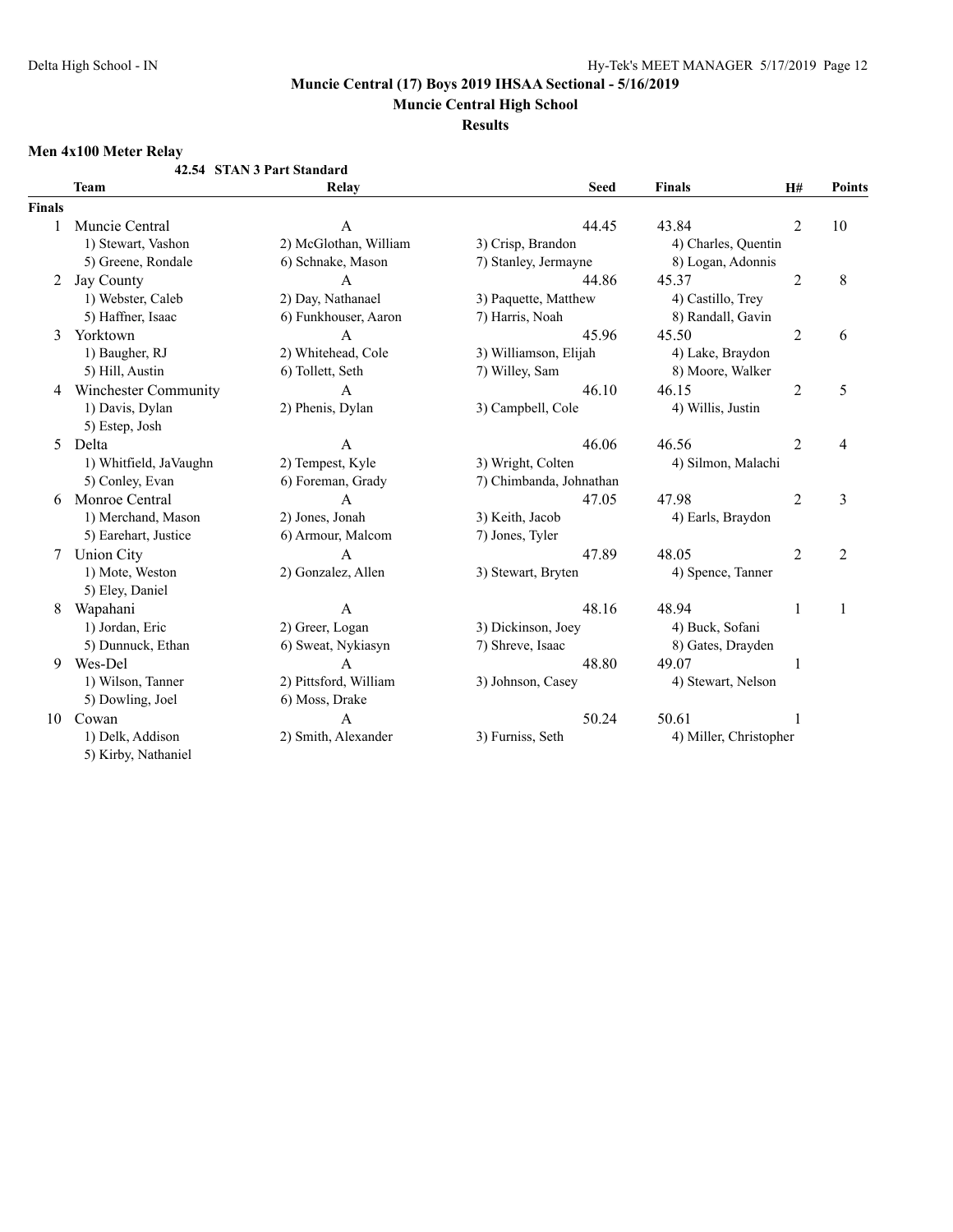**Muncie Central High School**

**Results**

#### **Men 4x400 Meter Relay**

|               |                             | 3:20.44 STAN 3 Part Standard |                          |                     |                |                |
|---------------|-----------------------------|------------------------------|--------------------------|---------------------|----------------|----------------|
|               | <b>Team</b>                 | Relay                        | <b>Seed</b>              | <b>Finals</b>       | <b>H#</b>      | <b>Points</b>  |
| <b>Finals</b> |                             |                              |                          |                     |                |                |
|               | Yorktown                    | A                            | 3:39.16                  | 3:34.04             | 2              | 10             |
|               | 1) Willey, Sam              | 2) Whitehead, Cole           | 3) O'Brien Huerta, Riley | 4) Hill, Austin     |                |                |
| 2             | Delta                       | A                            | 3:35.05                  | 3:34.21             | $\overline{2}$ | 8              |
|               | 1) Stanley, Zachary         | 2) Southerland, Tanner       | 3) Wright, Colten        | 4) Foreman, Grady   |                |                |
| 3             | Muncie Central              | A                            | 3:38.12                  | 3:34.86             | $\overline{2}$ | 6              |
|               | 1) Watkins, Ben             | 2) McGlothan, William        | 3) Gillentine, Cameron   | 4) Charles, Quentin |                |                |
| 4             | Jay County                  | $\mathsf{A}$                 | 3:40.06                  | 3:39.67             | $\overline{2}$ | 5              |
|               | 1) Robbins, Isaac           | 2) Paquette, Matthew         | 3) Funkhouser, Aaron     | 4) Randall, Gavin   |                |                |
| 5.            | Monroe Central              | $\overline{A}$               | 3:39.00                  | 3:41.18             | 2              | 4              |
|               | 1) Kear, Zane               | 2) Armour, Malcom            | 3) Miller, Conner        | 4) Winans, Dalton   |                |                |
| 6             | Wapahani                    | A                            | 3:40.00                  | 3:42.31             | 2              | 3              |
|               | 1) Shrock, Andrew           | 2) Gates, Drayden            | 3) Dickinson, Joey       | 4) Ellis, Blake     |                |                |
|               | <b>Union City</b>           | A                            | 3:53.17                  | 3:55.10             | 2              | $\overline{2}$ |
|               | 1) Gonzalez, Allen          | 2) Stewart, Bryten           | 3) Spence, Tanner        | 4) King, Aaron      |                |                |
| 8             | Muncie Burris               | $\mathsf{A}$                 | 3:49.90                  | 3:57.95             | $\overline{2}$ |                |
|               | 1) Whiteside, Elliot        | 2) Davis, Max                | 3) Clay, Nolan           | 4) Clay, Weston     |                |                |
| 9             | Wes-Del                     | A                            | 3:55.40                  | 4:00.99             |                |                |
|               | 1) McCord, Tanner           | 2) Dowling, Joel             | 3) Bullock, Chevy        | 4) Johnson, Casey   |                |                |
| 10            | Cowan                       | A                            | 4:02.66                  | 4:02.02             |                |                |
|               | 1) Wright, Ezra Daniel      | 2) Smith, Alexander          | 3) Furniss, Seth         | 4) Delk, Addison    |                |                |
|               | 5) Miller, Christopher      | 6) Keesling, Keagan          | 7) Kirby, Nathaniel      |                     |                |                |
| 11            | <b>Winchester Community</b> | A                            | 3:56.00                  | 4:06.69             |                |                |
|               | 1) Barker, Ross             | 2) Davis, Dylan              | 3) Breire, Richard       | 4) Anderson, Joe    |                |                |
|               | Randolph Southern           | A                            | 4:10.00                  | <b>DNF</b>          |                |                |
|               | 1) Richmond, Luke           | 2) Good, Josh                | 3) Shinn, Wyatt          | 4) Fox, Matthew     |                |                |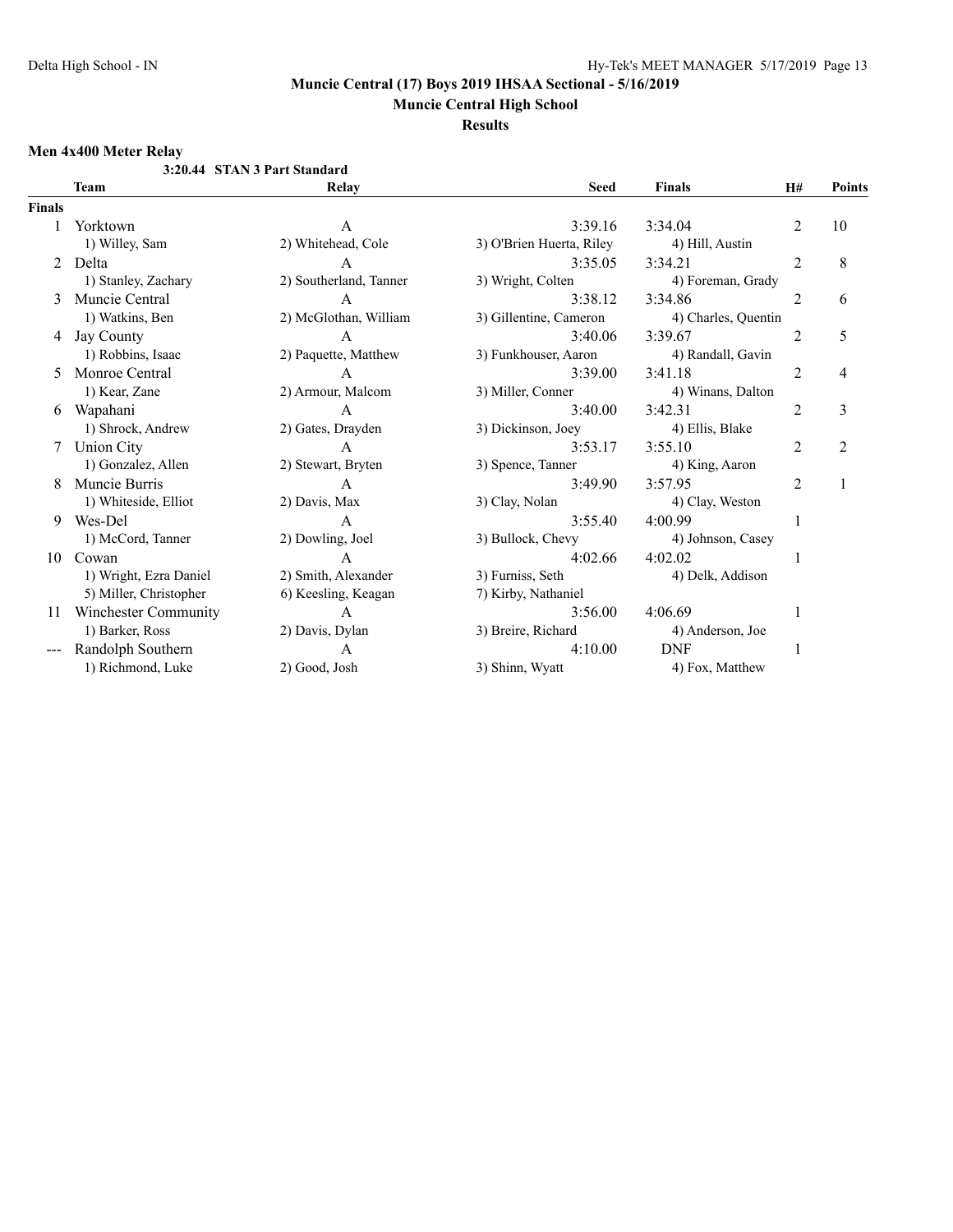**Muncie Central High School**

**Results**

# **Men 4x800 Meter Relay**

|               |                        | 7:53.43 STAN 3 Part Standard |                          |                        |               |
|---------------|------------------------|------------------------------|--------------------------|------------------------|---------------|
|               | Team                   | Relay                        | <b>Seed</b>              | <b>Finals</b>          | <b>Points</b> |
| <b>Finals</b> |                        |                              |                          |                        |               |
|               | Yorktown               | A                            | 8:27.51                  | 8:36.01                | 10            |
|               | 1) Weiss, Sean         | 2) Willey, Sam               | 3) Bonsack, Caleb        | 4) Mitsch, Matt        |               |
|               | 5) Harber, Luke        | 6) Brown, Kaleb              | 7) Bade, Ryan            | 8) Gibson, Alex        |               |
| 2             | Wapahani               | A                            | 8:41.00                  | 8:49.47                | 8             |
|               | 1) Miller, Griffen     | 2) Shrock, Andrew            | 3) Ellis, Brandon        | 4) Ellis, Blake        |               |
| 3             | Muncie Central         | $\overline{A}$               | 8:54.08                  | 8:57.32                | 6             |
|               | 1) Martinez, Allen     | 2) Thomma, Robert            | 3) Woods-Haskins, De'Mar | 4) Gillentine, Cameron |               |
|               | 5) Charles, Quentin    | 6) Bennett-Strong, Isaiah    | 7) Byrd, Kavan           | 8) Watkins, Ben        |               |
| 4             | Monroe Central         | A                            | 9:09.00                  | 9:16.08                | 5             |
|               | 1) Nunez, Chris        | 2) Winans, Dalton            | 3) Miller, Conner        | 4) Moulton, Riley      |               |
|               | 5) Miller, Carter      | 6) Daniels, James            | 7) Davis, Marco          |                        |               |
| 5             | Jay County             | $\overline{A}$               | 9:10.35                  | 9:18.05                | 4             |
|               | 1) Fosnaugh, Zade      | 2) Smeltzer, Tayler          | 3) Dalei, Isaka          | 4) Schmiesing, Flint   |               |
| 6             | Delta                  | A                            | 9:21.00                  | 9:20.31                | 3             |
|               | 1) Keys, Kaleb         | 2) Bivens, Cody              | 3) Fox, Lucas            | 4) Campbell, Samuel    |               |
|               | Cowan                  | A                            | 9:29.06                  | 9:34.26                | 2             |
|               | 1) Wright, Ezra Daniel | 2) Miller, Christopher       | 3) Kirby, Nathaniel      | 4) Belcher, Perrin     |               |
| 8             | Muncie Burris          | A                            | 9:12.50                  | 9:47.48                | 1             |
|               | 1) Frecker, Dryden     | 2) McIntosh, Ross            | 3) Pederson, Sam         | 4) Davis, Max          |               |
| 9             | Winchester Community   | A                            | 9:24.00                  | 9:49.54                |               |
|               | 1) Ridge, Dawson       | 2) Breire, Richard           | 3) Sanders, Trenton      | 4) Patterson, Gage     |               |
| 10            | Union (Modoc)          | $\mathsf{A}$                 | 9:44.00                  | 9:56.75                |               |
|               | 1) Barnes, George      | 2) Adams, Braydon            | 3) Moore, Ethan          | 4) Sharp, Zane         |               |
|               | 5) Roudabaugh, Michael | 6) Oliver, William           |                          |                        |               |
| 11            | <b>Union City</b>      | A                            | 9:38.17                  | 10:30.89               |               |
|               | 1) King, Aaron         | 2) Shinaver, Domronglit      | 3) Perry, Collin         | 4) Luster, Maverick    |               |
|               | 5) Eley, Daniel        | 6) Woodbury, Nicholas        |                          |                        |               |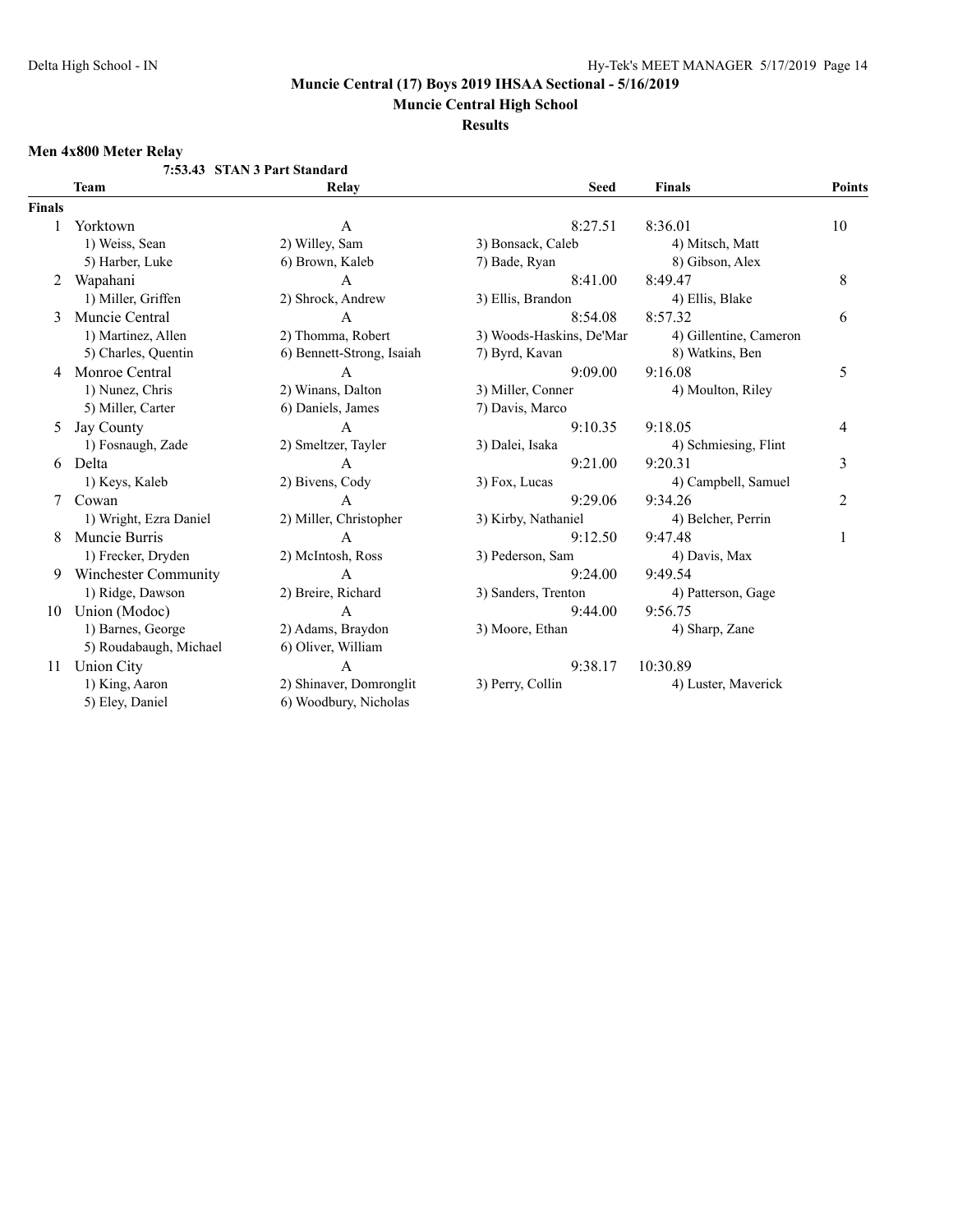# **Muncie Central High School**

**Results**

# **Men High Jump**

|               | 6-04.50 STAN 3 Part Standard |                      |             |               |               |
|---------------|------------------------------|----------------------|-------------|---------------|---------------|
|               | Name                         | <b>School</b>        | Seed        | <b>Finals</b> | <b>Points</b> |
| <b>Finals</b> |                              |                      |             |               |               |
|               | Randall, Gavin               | Jay County           | $6-04.00$   | $6 - 01.00$   | 10            |
| 2             | Stanley, Zachary             | Delta                | $6 - 00.00$ | $6 - 00.00$   | 8             |
| 3             | Reid, Rodney                 | Wes-Del              | $5-10.00$   | $J6-00.00$    | 6             |
| 4             | Hiatt, Caleb                 | Yorktown             | $5 - 10.00$ | $J6-00.00$    | 5             |
| 5             | Spence, Tanner               | <b>Union City</b>    | 5-08.00     | $5 - 10.00$   | 4             |
| 6             | Schnake, Mason               | Muncie Central       | $6 - 02.00$ | 5-08.00       | 2.50          |
| 6             | Auker, Brody                 | Jay County           | 5-08.00     | 5-08.00       | 2.50          |
| 8             | Childress, Noel              | Monroe Central       | $5 - 10.00$ | $J5-08.00$    | .50           |
| 8             | Williamson, Elijah           | Yorktown             | 5-06.00     | J5-08.00      | .50           |
| 10            | Barker, Ross                 | Winchester Community | $5-10.00$   | J5-08.00      |               |
| 11            | Mote, Weston                 | <b>Union City</b>    | $5-04.00$   | $5 - 06.00$   |               |
| 11            | Buck, Sofani                 | Wapahani             | 5-08.00     | $5 - 06.00$   |               |
| 11            | Whitfield, JaVaughn          | Delta                | 5-08.00     | $5 - 06.00$   |               |
| 11            | Bullock, Chevy               | Wes-Del              | $5 - 10.00$ | $5 - 06.00$   |               |
| ---           | Wright, Connor               | Randolph Southern    | 5-04.00     | NH            |               |
| ---           | Adams, Braydon               | Union (Modoc)        | 5-08.00     | NH            |               |
| ---           | Greene, Rondale              | Muncie Central       | $5 - 06.00$ | NH            |               |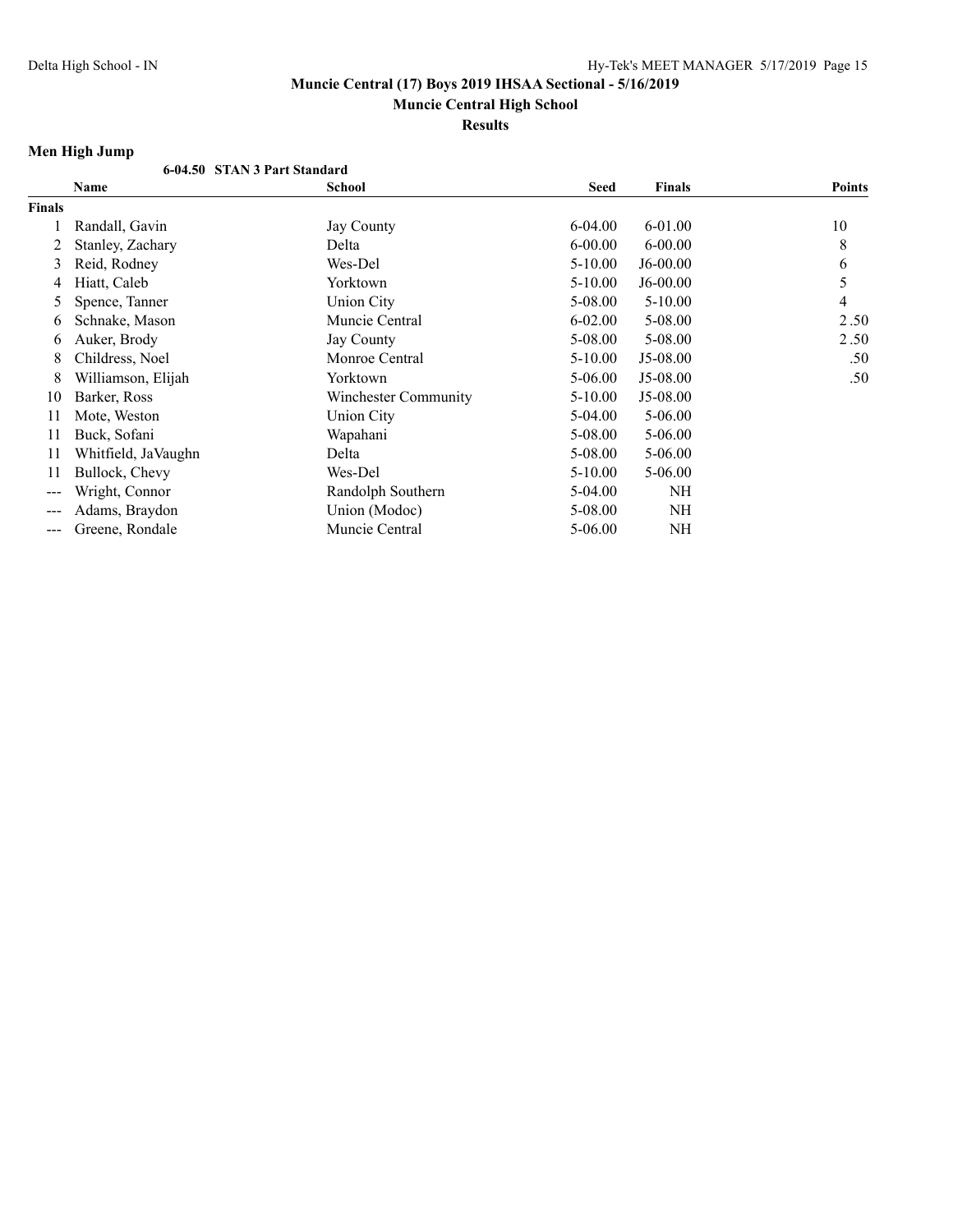# **Muncie Central High School**

# **Results**

### **Men Pole Vault**

|        | nivii 1 viv yaan              |                |             |               |               |
|--------|-------------------------------|----------------|-------------|---------------|---------------|
|        | 14-04.00 STAN 3 Part Standard |                |             |               |               |
|        | <b>Name</b>                   | School         | <b>Seed</b> | <b>Finals</b> | <b>Points</b> |
| Finals |                               |                |             |               |               |
|        | Martinez, Allen               | Muncie Central | 8-06.00     | $9 - 06.00$   |               |
|        | Walker, Da'marion             | Muncie Central | $9 - 06.00$ | $9-06.00$     |               |
| 3      | Whitfield, JaVaughn           | Delta          | 8-00.00     | $9 - 00.00$   |               |
| 4      | Landis, Caleb                 | Delta          | 8-06.00     | $8 - 00.00$   |               |
|        |                               |                |             |               |               |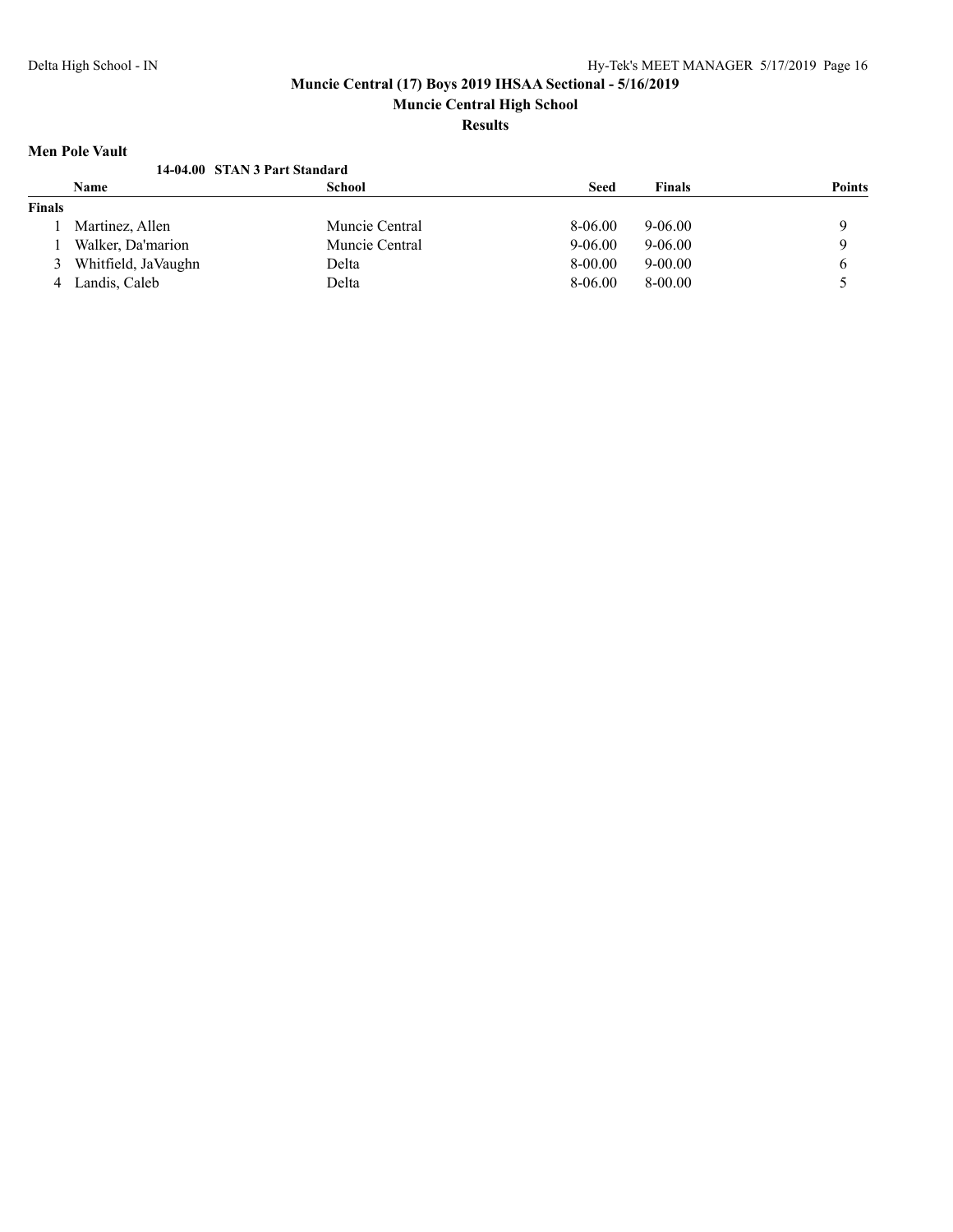**Muncie Central High School**

**Results**

# **Men Long Jump**

|               | 22-04.75 STAN 3 Part Standard |                             |             |               |                         |                |
|---------------|-------------------------------|-----------------------------|-------------|---------------|-------------------------|----------------|
|               | <b>Name</b>                   | <b>School</b>               | <b>Seed</b> | <b>Finals</b> |                         | <b>Points</b>  |
| <b>Finals</b> |                               |                             |             |               |                         |                |
|               | Stanley, Zachary              | Delta                       | 22-04.00    | 21-04.50      | T                       | 10             |
| 2             | Stitt, Wesley                 | Delta                       | 22-00.00    | 20-08.00      |                         | 8              |
| 3             | Schnake, Mason                | Muncie Central              | 21-03.00    | 20-06.00      |                         | 6              |
| 4             | Campbell, Omar                | Muncie Central              | 20-00.00    | 20-05.50      |                         | 5              |
| 5             | Buck, Sofani                  | Wapahani                    | 20-00.00    | 19-03.50      |                         | 4              |
| 6             | Randall, Gavin                | Jay County                  | 19-02.00    | 18-11.00      |                         | 3              |
|               | Barker, Ross                  | Winchester Community        | 19-02.00    | 18-01.50      |                         | $\overline{c}$ |
| 8             | Hiatt, Caleb                  | Yorktown                    | 19-01.00    | 18-00.00      |                         |                |
| 9             | Harris, Noah                  | Jay County                  | 18-03.00    | 17-08.75      | $\overline{c}$          |                |
| 10            | Williamson, Elijah            | Yorktown                    | 18-02.00    | 17-08.50      | $\overline{c}$          |                |
| 11            | Shreve, Isaac                 | Wapahani                    | 19-04.00    | 17-07.00      |                         |                |
| 12            | Merchand, Mason               | Monroe Central              | 18-08.00    | 17-00.25      |                         |                |
| 13            | Addington, Gabriel            | <b>Union City</b>           | 18-05.00    | 16-09.25      | $\overline{c}$          |                |
| 14            | Allen, Patrick                | Muncie Burris               | 16-01.00    | 16-09.00      | $\overline{c}$          |                |
| 15            | Clay, Weston                  | Muncie Burris               | 18-00.00    | 16-07.25      | $\overline{c}$          |                |
| 16            | Reid, Rodney                  | Wes-Del                     | 19-00.00    | 16-07.00      |                         |                |
| 17            | Armour, Malcom                | Monroe Central              | 19-03.00    | 16-06.50      |                         |                |
| 18            | Stewart, Bryten               | <b>Union City</b>           | 18-05.00    | 16-04.75      | 2                       |                |
| 19            | Davis, Dylan                  | <b>Winchester Community</b> | 17-02.00    | 16-01.00      | $\overline{2}$          |                |
| 20            | Adams, Braydon                | Union (Modoc)               | 16-00.00    | 15-03.00      | $\overline{2}$          |                |
| 21            | Keesling, Keagan              | Cowan                       | 15-06.50    | 14-09.00      | $\overline{\mathbf{c}}$ |                |
| 22            | Pittsford, William            | Wes-Del                     | 16-07.50    | 13-09.25      | $\overline{c}$          |                |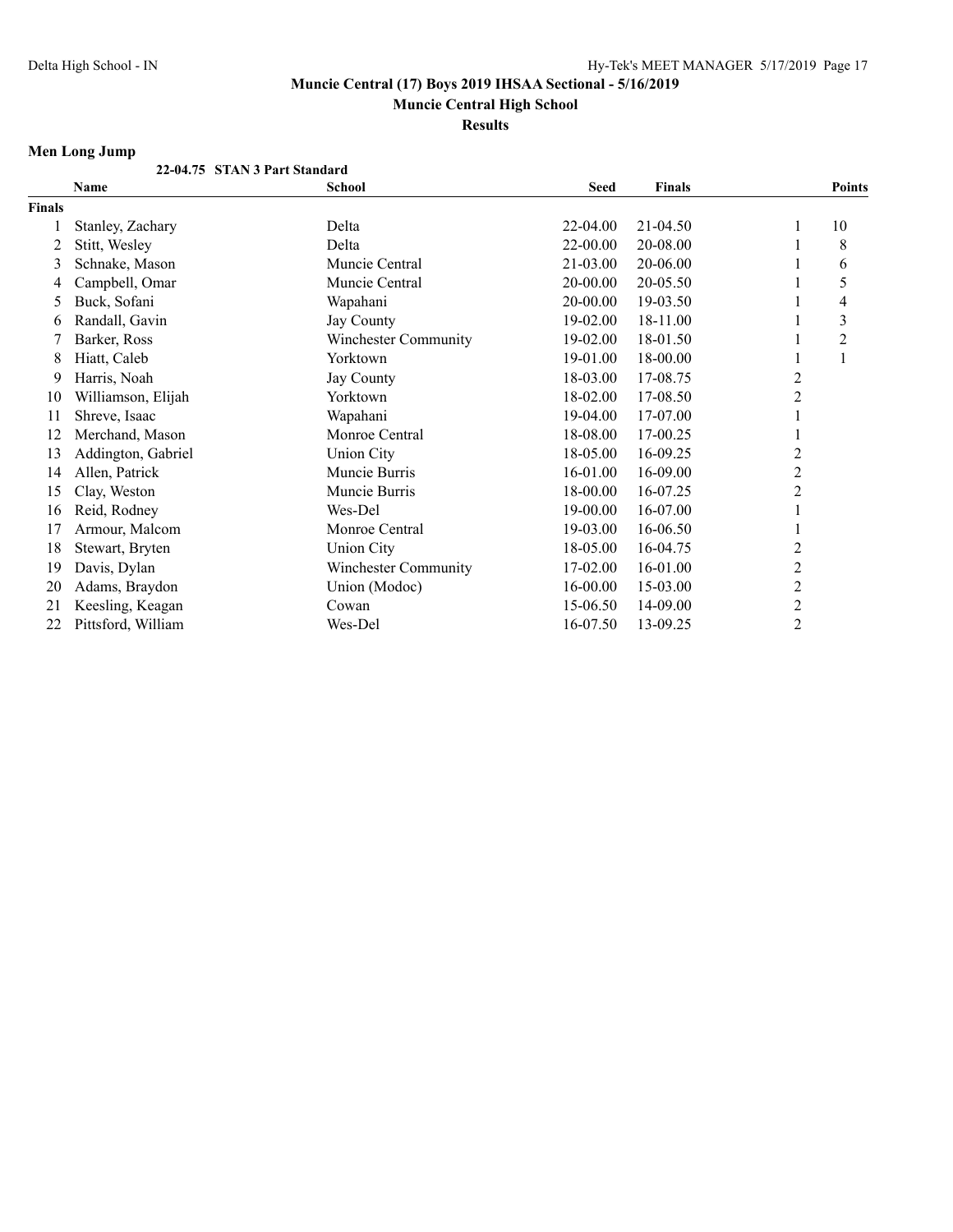**Muncie Central High School**

**Results**

### **Men Shot Put**

|               | 53-05.50 STAN 3 Part Standard |                             |             |               |                |                          |
|---------------|-------------------------------|-----------------------------|-------------|---------------|----------------|--------------------------|
|               | Name                          | <b>School</b>               | <b>Seed</b> | <b>Finals</b> |                | <b>Points</b>            |
| <b>Finals</b> |                               |                             |             |               |                |                          |
|               | Moore, Walker                 | Yorktown                    | 50-11.00    | 48-10.50      | $\overline{2}$ | 10                       |
| 2             | Conley, Evan                  | Delta                       | 48-01.50    | 48-02.50      | $\overline{2}$ | 8                        |
| 3             | Monroe, Bryce                 | Muncie Burris               | 48-08.50    | 46-00.50      | $\overline{c}$ | 6                        |
| 4             | Wright, Jaelin                | Muncie Central              | 41-07.00    | 42-00.00      | $\overline{2}$ | 5                        |
| 5             | Johnson, Casey                | Wes-Del                     | 39-09.50    | 41-09.75      | $\overline{2}$ | $\overline{\mathcal{A}}$ |
| 6             | Graham, Mason                 | Yorktown                    | 43-05.00    | 41-08.25      | $\overline{c}$ | $\overline{3}$           |
| 7             | Wright, Dustin                | Monroe Central              | 39-05.00    | 41-08.00      | $\overline{c}$ | $\sqrt{2}$               |
| 8             | Penny, Geno                   | Muncie Central              | 42-04.00    | 41-06.00      | $\overline{2}$ | $\mathbf{1}$             |
| 9             | Swallow, Logan                | Monroe Central              | 44-01.50    | 39-08.75      | $\overline{2}$ |                          |
| 10            | Peed, Dylan                   | <b>Winchester Community</b> | 38-11.00    | 38-08.00      | $\overline{c}$ |                          |
| 11            | Batis, Joseph                 | Muncie Burris               | 39-00.50    | 38-01.50      | $\mathbf{2}$   |                          |
| 12            | Miller, Karson                | Cowan                       | 36-09.00    | 37-10.50      | $\mathbf{1}$   |                          |
| 13            | Sanders, Dylan                | <b>Winchester Community</b> | 39-02.00    | 36-09.50      | $\overline{c}$ |                          |
| 14            | Silmon, Malachi               | Delta                       | 41-02.00    | 35-11.75      | $\overline{c}$ |                          |
| 15            | Isenbarger, Evan              | Randolph Southern           | 37-08.00    | 35-09.00      | 1              |                          |
| 16            | Ellis, Praisen (Champ)        | Union (Modoc)               | 35-03.00    | 34-10.75      |                |                          |
| 17            | Drumm, Travis                 | <b>Jay County</b>           | 34-05.00    | 33-11.75      |                |                          |
| 18            | Delk, Addison                 | Cowan                       | 34-09.00    | 33-11.00      |                |                          |
| 19            | Eley, Tristin                 | Randolph Southern           | 33-06.00    | 33-05.00      |                |                          |
| 20            | Eiler, Thad                   | Wapahani                    | 38-08.00    | 33-04.75      | 1              |                          |
| 21            | Losey, Jaron                  | Union (Modoc)               | 33-10.00    | 32-04.00      |                |                          |
| 22            | Bothel, Levi                  | Wes-Del                     | 33-04.00    | 31-09.00      | 1              |                          |
| 23            | Hart, Jacob                   | Jay County                  | 35-05.00    | 30-11.50      |                |                          |
| 24            | Reagan, Tabius                | <b>Union City</b>           | 32-09.00    | 29-11.00      |                |                          |
| 25            | Sewell, Allen                 | Wapahani                    | 38-06.00    | 29-04.00      |                |                          |
| 26            | Buckingham, Kyle              | <b>Union City</b>           | 31-10.00    | 29-01.00      |                |                          |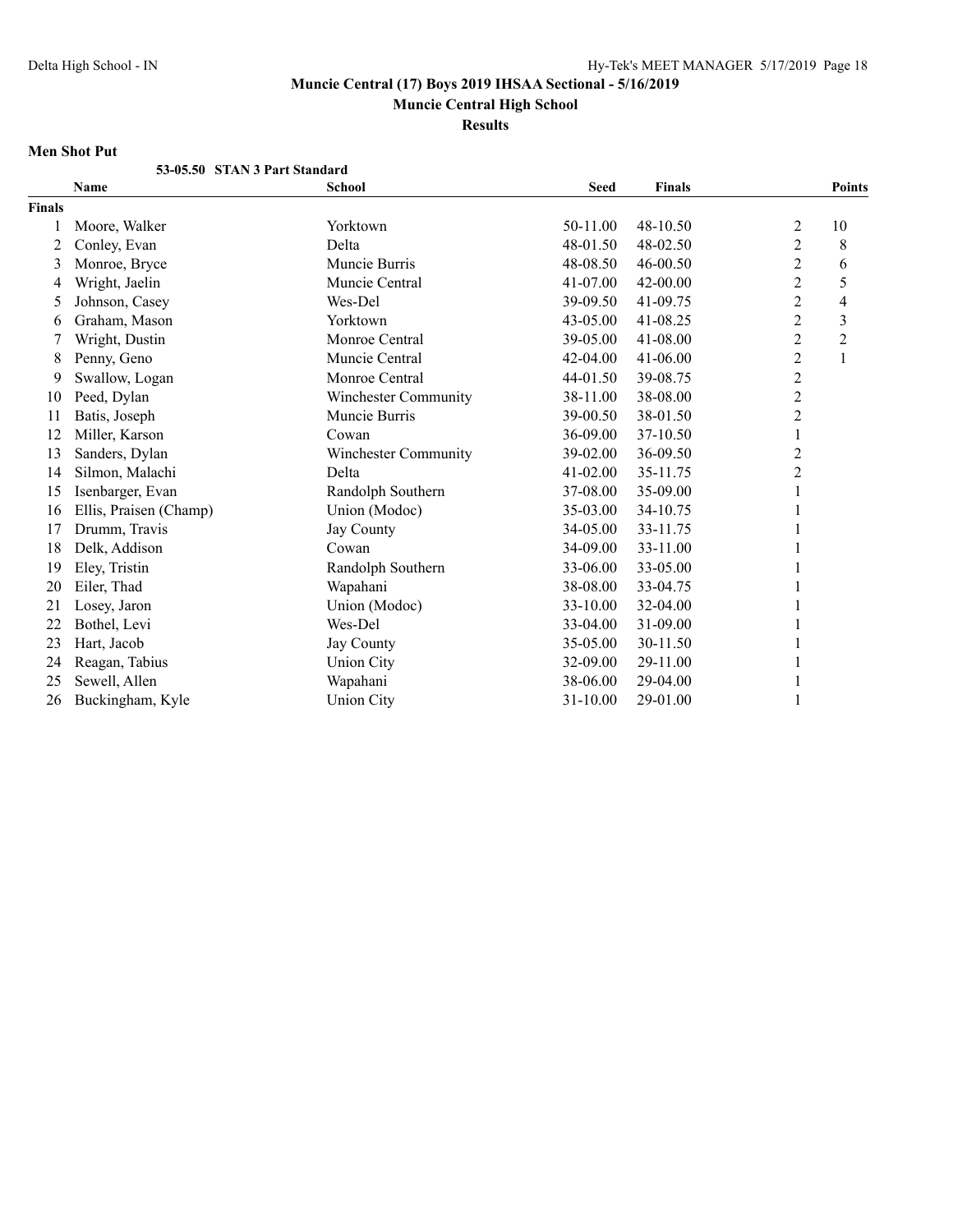**Muncie Central High School**

**Results**

## **Men Discus Throw**

|               | 159-10 STAN 3 Part Standard |                      |             |               |                  |                |
|---------------|-----------------------------|----------------------|-------------|---------------|------------------|----------------|
|               | <b>Name</b>                 | School               | <b>Seed</b> | <b>Finals</b> |                  | <b>Points</b>  |
| <b>Finals</b> |                             |                      |             |               |                  |                |
|               | Moore, Walker               | Yorktown             | 151-07      | 139-00.00     | $\overline{c}$   | 10             |
| 2             | Monroe, Bryce               | Muncie Burris        | 147-11      | 138-09.00     | $\overline{2}$   | 8              |
| 3             | Conley, Evan                | Delta                | 138-04      | 137-09.00     | $\overline{c}$   | 6              |
| 4             | Baule, Sam                  | Muncie Central       | 139-07      | 123-05.00     | $\overline{2}$   | 5              |
| 5             | Peed, Dylan                 | Winchester Community | 103-00      | 114-04.00     | $\overline{c}$   | 4              |
| 6             | Batis, Joseph               | Muncie Burris        | 122-00.50   | 107-08.00     | $\overline{c}$   | 3              |
|               | Swingley, Caleb             | Wapahani             | 127-10      | 106-02.00     | $\boldsymbol{2}$ | $\overline{c}$ |
| 8             | Hazen, Joey                 | Yorktown             | 108-06      | 103-04.00     | 2                | $\mathbf{1}$   |
| 9             | Maurer, Cameron             | Muncie Central       | 107-09      | 101-00.00     | $\mathbf{1}$     |                |
| 9             | Swallow, Logan              | Monroe Central       | 112-04      | 101-00.00     | 2                |                |
| 11            | Sewell, Allen               | Wapahani             | 120-07      | 99-05.00      | $\overline{c}$   |                |
| 12            | Goodhew, Jacob              | Winchester Community | 112-00.25   | 98-08.00      | $\overline{c}$   |                |
| 13            | Johnson, Casey              | Wes-Del              | 102-02      | 98-04.00      | $\mathbf{1}$     |                |
| 14            | Drumm, Travis               | Jay County           | 92-03       | 97-02.00      | 1                |                |
| 15            | Reagan, Tabius              | <b>Union City</b>    | 111-05      | 95-10.00      | $\overline{c}$   |                |
| 16            | Hart, Jacob                 | <b>Jay County</b>    | 103-07      | 95-03.00      | 1                |                |
| 17            | Losey, Jaron                | Union (Modoc)        | 106-00      | 94-06.00      | 1                |                |
| 18            | Miller, Karson              | Cowan                | 110-09      | 93-00.00      | $\overline{c}$   |                |
| 19            | Hancock, Jamie              | Monroe Central       | 107-02      | 87-08.00      | 1                |                |
| 20            | Losey, Jerry                | Union (Modoc)        | 93-06       | 85-10.00      | 1                |                |
| 21            | Terriquez, Erik             | <b>Union City</b>    | 91-05       | 85-00.00      |                  |                |
| 22            | Eley, Tristin               | Randolph Southern    | 93-09       | 84-06.00      | 1                |                |
| 23            | Bothel, Levi                | Wes-Del              | 91-11       | 83-04.00      |                  |                |
| 24            | Hill, Noah                  | Cowan                | 76-05       | 82-00.00      | 1                |                |
| 25            | Conner, Kavan               | Delta                | $94 - 10$   | 81-10.00      |                  |                |
| 26            | Isenbarger, Evan            | Randolph Southern    | 92-05       | 80-10.00      |                  |                |